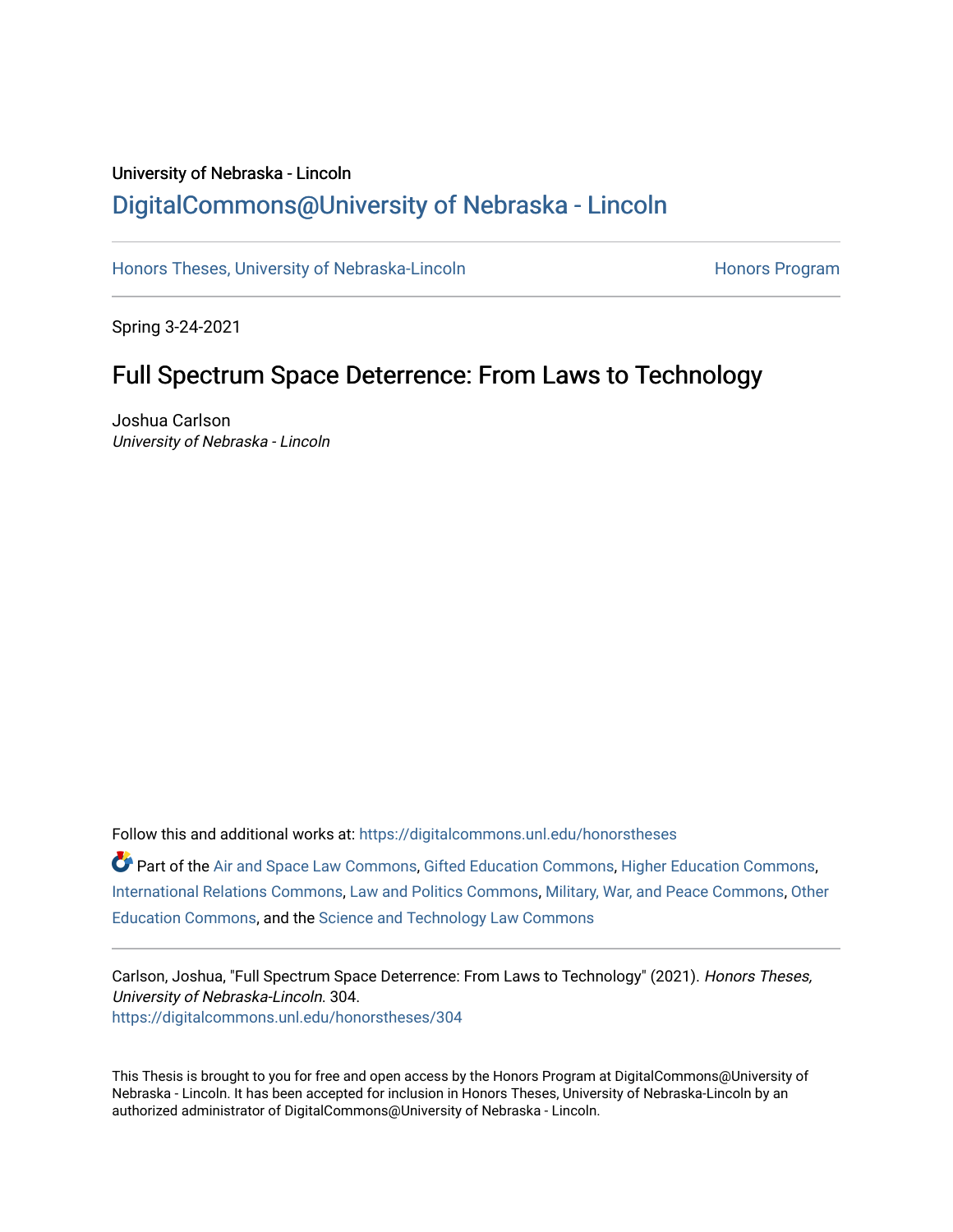Full Spectrum Space Deterrence: From Laws to Technology

An Undergraduate Honors Thesis Submitted in Partial fulfillment of University Honors Program Requirements University of Nebraska-Lincoln

by

Joshua Carlson, BS

Mechanical and Materials Engineering

College of Engineering

3/15/2021

Faculty Mentor:

Tyler White, PhD, Political Science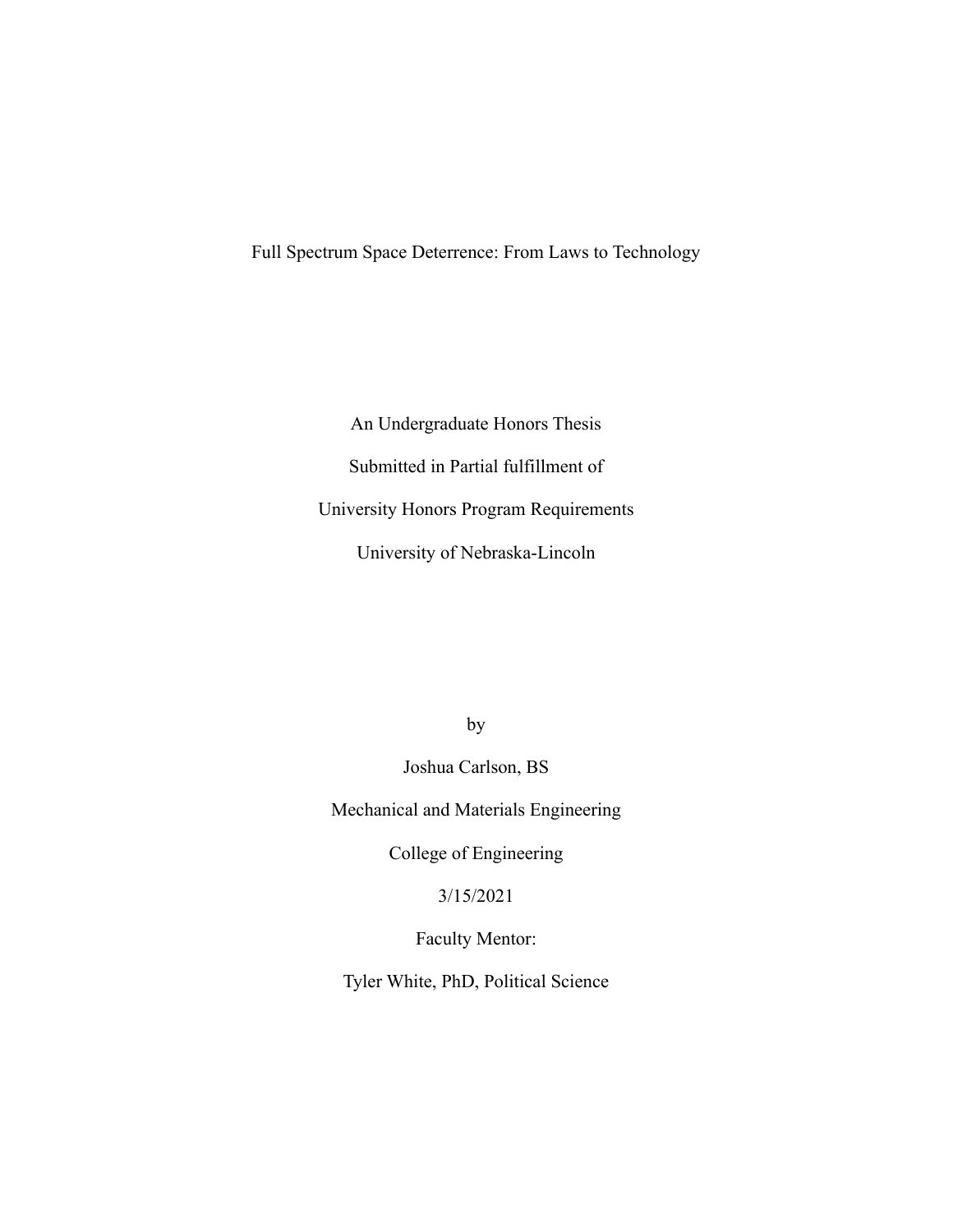| <b>Abstract</b>                                  | 2                |
|--------------------------------------------------|------------------|
| <b>Introduction</b>                              | $\boldsymbol{2}$ |
| <b>Key Considerations</b>                        | 4                |
| 1. International Law and Norms                   | 4                |
| 1.1 Nuclear Weapons vs Conventional Weapons      | 6                |
| 1.2 Location of Space Weapons                    | 6                |
| 1.3 Space Debris Creation                        | 8                |
| 1.4 Peaceful Use                                 | 9                |
| 1.5 Self-Defense vs. Offensive Use               | 11               |
| 2. Effectiveness of Space Weapons                | 12               |
| 2.1 Kinetic Projectile                           | 15               |
| 2.2 Kinetic Ramming                              | 17               |
| 2.3 Nuclear                                      | 18               |
| 2.4 Laser                                        | 18               |
| 2.5 Particle Beam                                | 20               |
| 2.6 Cyber                                        | 20               |
| 2.7 Electronic Warfare                           | 21               |
| 3. U.S. Interests and Proposals                  | 22               |
| 3.1 Resilience of Satellite Constellations       | 22               |
| 3.2 Free Use of Environments                     | 25               |
| 3.3 Stability of the Liberal International Order | 27               |
| <b>Recommendation &amp; Conclusion</b>           | 29               |
| <b>References</b>                                | 32               |
| Appendix                                         | 37               |
| U.S. Space Operations SWOT Analysis              | 37               |
| SWOT Stage 1                                     | 37               |
| <b>SWOT Stage 2</b>                              | 37               |
| <b>Options SWOT Analysis</b>                     | 38               |
| Increase satellite resilience                    | 38               |
| Field laser point defence systems                | 38               |
| Field conventional orbital strike systems        | 39               |
| Develop space debris cleaning systems            | 39               |
| Create international space organizations         | 40               |
| Invest in satellite operations with allies       | 40               |

1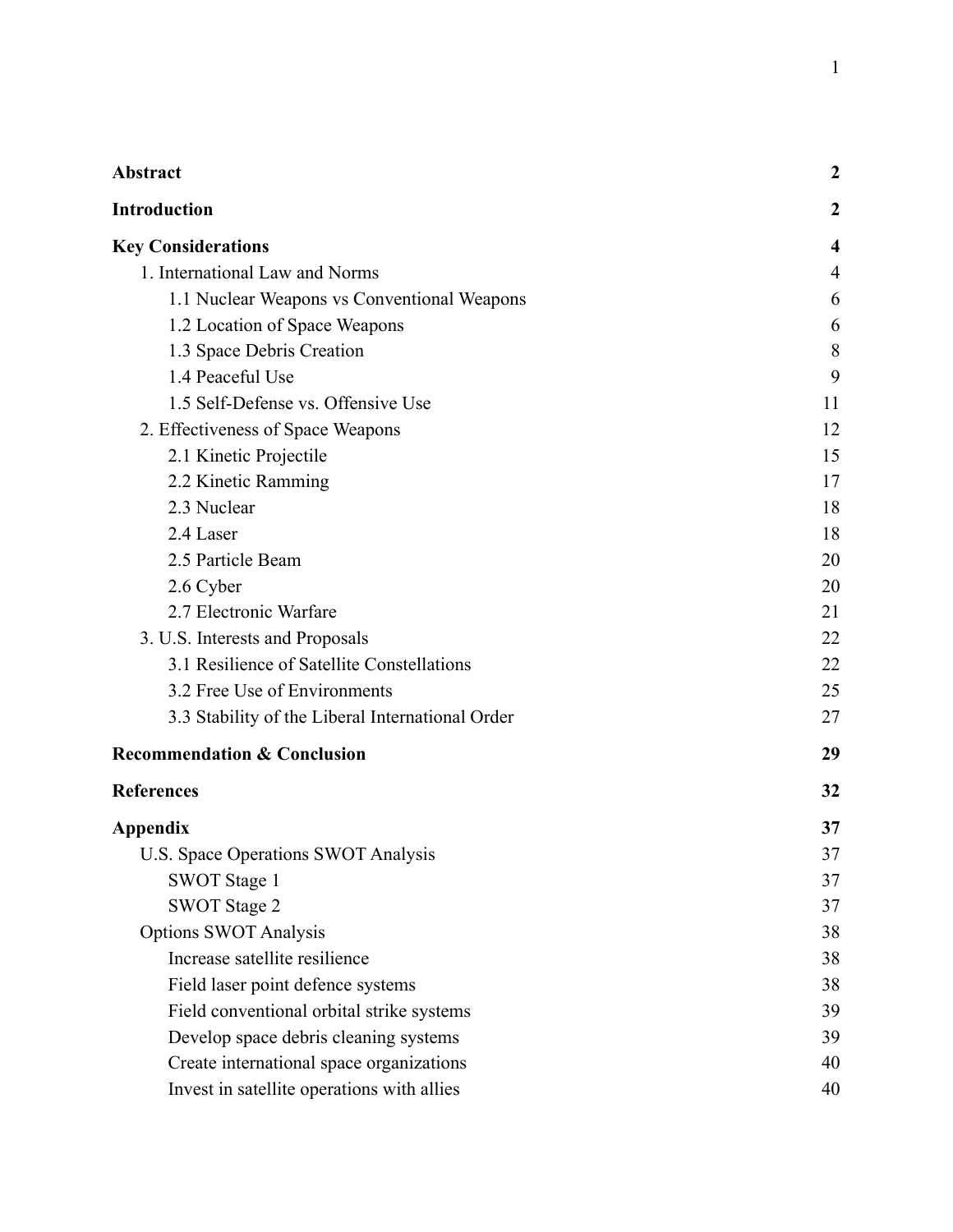### 1. Abstract

<span id="page-3-0"></span>Conflict in space is becoming an ever-real possibility, with the potential of rendering the space completely useless for future generations. Current talks are centered around limiting or preventing any weapons deployed to space, but this is not the most effective way of dealing with the issue. The focus should shift to agreeing on how nations should act responsibly in space together instead of preventing nations from acting at all. The best way of accomplishing this goal is by improving satellite design, creating agreed upon and understood rules of engagement, fostering widespread cooperation between nations, and choosing not to be the aggressor in any given situation.

## 2. Introduction

<span id="page-3-1"></span>Satellites have fully integrated themselves into the daily operations of the United States of America and many other nations around the world. They are relied upon for everything from communications, to navigation, and even accurate timing, but this criticality and utility is what makes them a tempting target to adversaries. At the same time, decreased launch costs and increased experience has made the idea of launching new systems into space, including weapon systems, more tempting. This increasingly crowded space has created significant concerns over space debris (random scraps and pieces that have been deposited in the atmosphere over the years), which, if left unchecked, could create a cascading cycle of destroyed satellites creating debris that destroys more satellites. Space debris management becomes all the more pressing with the fear that more would be created if space weapons were fielded and conflict erupted in space. These problems are not a sudden development, but instead a trend that has continued from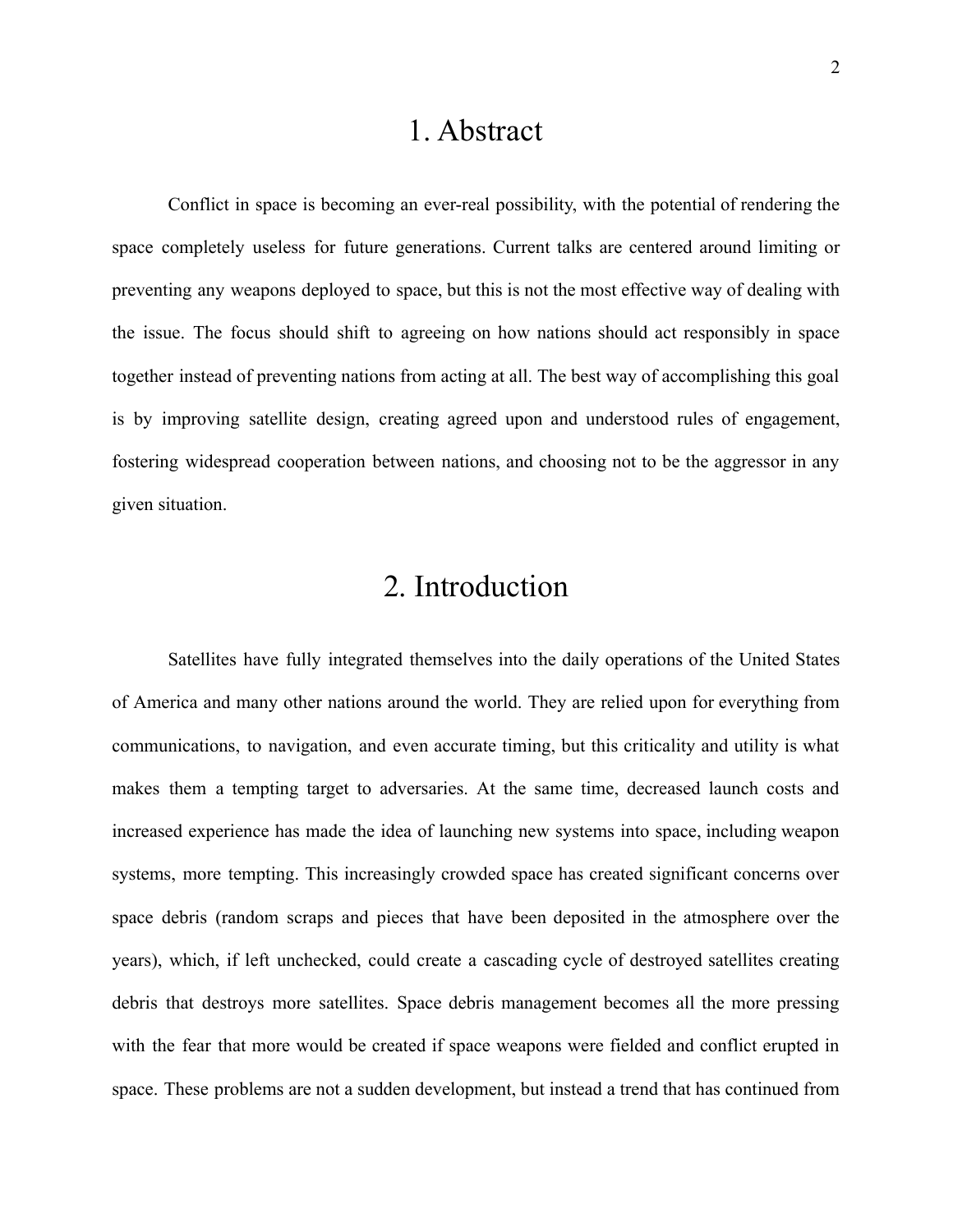the very beginning of space exploration in the 20th century, which has been accompanied by an

equally long running discussion about what stance the U.S. should take in this environment.

One of the long running focal points of this debate is whether or not we should "weaponize space." The biggest question with the discussion then becomes what constitutes "weaponizing space," with the core issue being the question of what exactly qualifies as a "space weapon." By some of these definitions put forward, space has already been weaponized (Center for Strategic and International Studies [CSIS], 2020). While weapons that are based in space have been fielded, there are no known constellations or even single satellites currently being fielded by nations with the ability to strike other targets in space. This underscores that there is still a lacking factor of persistence. Conversely, Earth-based missiles are some of the most developed space weapons and are currently being fielded by multiple nations, but for the purposes of this paper, these are considered trans-domain weapons, which while they affect space and are space weapons, they do not weaponize the domain of space. Therefore, while space can be weaponized, space itself is not currently weaponized, which leads to the necessary discussion that states will be tempted to weaponize space in times of war (Mineiro, 2008).

This topic is constantly debated, partially because of the way the original question is framed. There are never really discussions about other domains being weaponized, such as the air or sea. Instead, discussions focus on managing the extent to which conflict occurs in these domains. With space, the focus on defining exactly what a weapon is has stymied discussions and treaties related to space. Even if a definition was decided upon by all countries, and restrictions were put in place to prevent deployment of weapons under this definition, it would either limit pursuit of useful technology, or there would be technology existing that could be easily weaponized during war. Instead, the focus should shift to the management of conflict in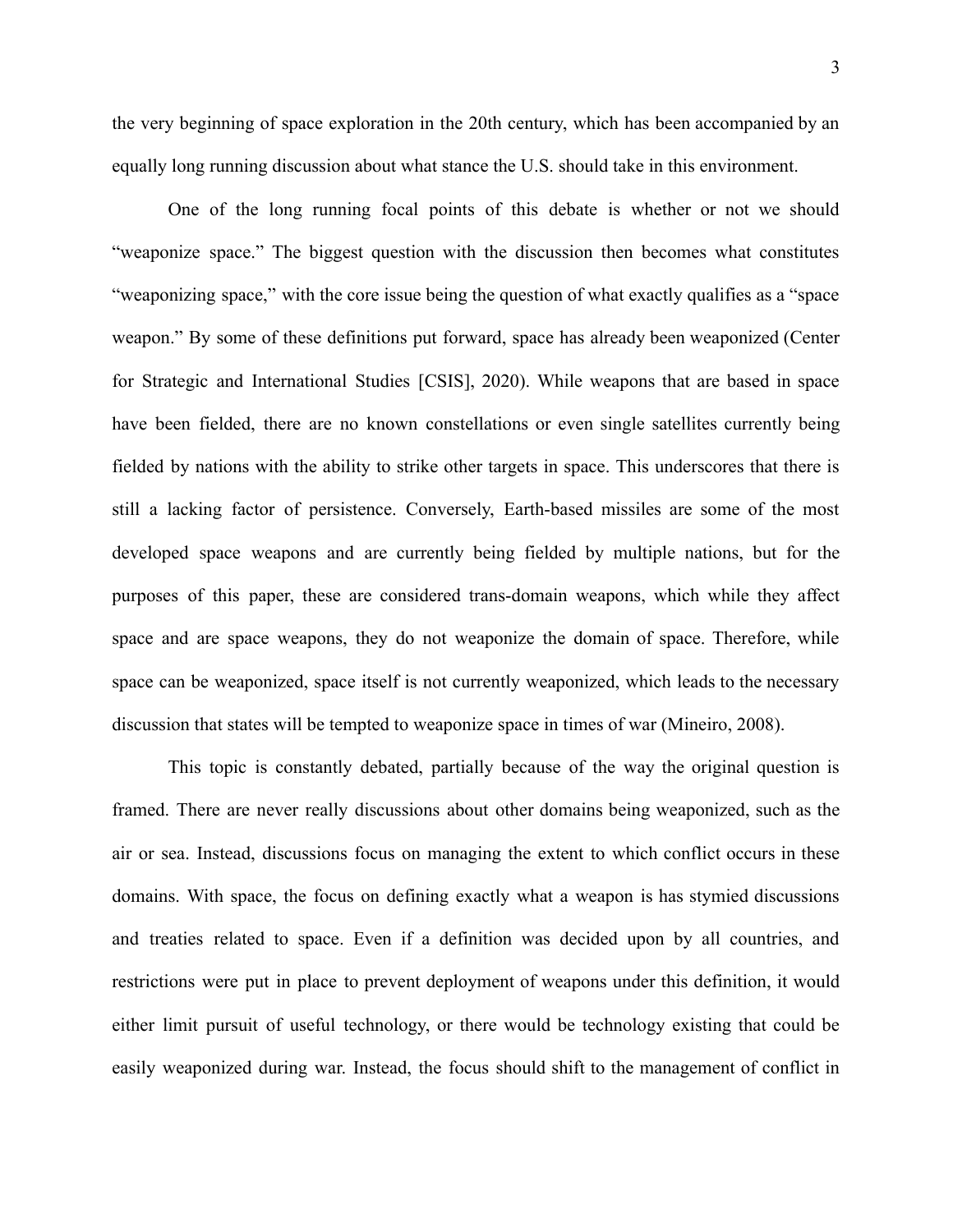space and the deployment of weapons thereto. Furthermore, this should all be done while understanding the true limiting factor of weapons in space: the economic and technological practicality of weaponizing space. (Mineiro, 2008; Sankaran 2014) While development has gone on for a long time, it is only recently that the embers of real, practical space weapons have been seen.

Much of the debate around space weapons circles around whether or not we should put weapons in space, this paper aims to take a step back and evaluate the practicality of placing and the deterring of placement of weapons in space in hopes to anchor the debate around weapons in space. Instead of trying to absolutely prevent conflict in space, it would be best to focus efforts into managing and deterring conflict in space so as to mitigate and control damaging effects. This will be accomplished by first framing the discussion of weapons in space with its key considerations: firstly addressing current laws surrounding space, then the practicality of space weapons, and finally the position and potential of the U.S. in this discussion. Realistic options for policies and measures will be discussed with a recommendation drawn for the U.S. with regards to how to deal with weapons in space.

## 3. Key Considerations

### <span id="page-5-1"></span><span id="page-5-0"></span>3.1 International Law and Norms

At the present time, the most relevant discussion pertains to weapons orbiting Earth and to a lesser extent in outer space. There are discussions to be had surrounding weapons, the military, or conflicts on other celestial bodies, but the current lack of practicality, desirability, and controversy in doing so reduces their relevance to the current discussion. Therefore, most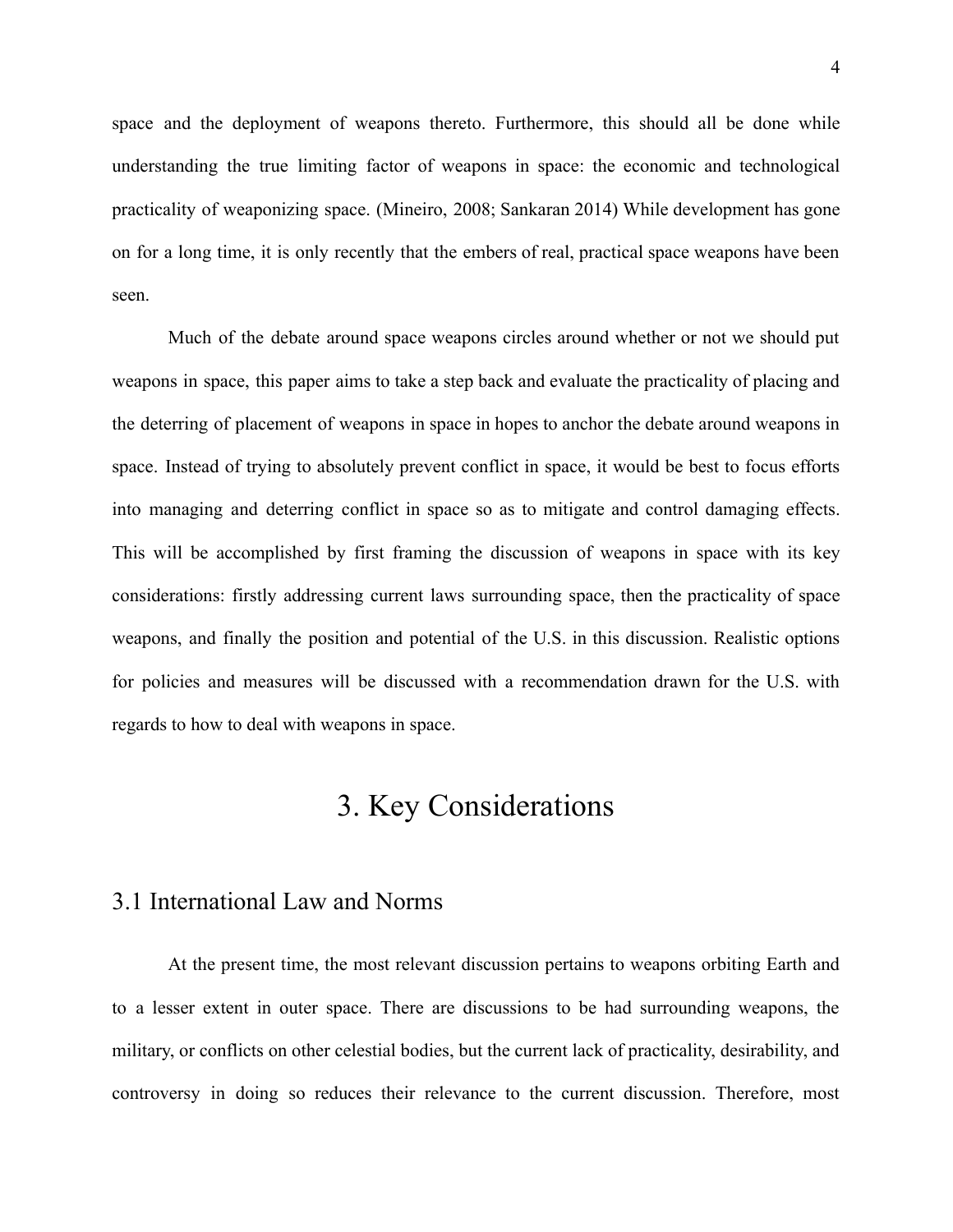documents and proposals focus on the orbital space surrounding Earth, and several seminal texts generally frame the current conversation around weapons in space (Mineiro, 2008).

The terminology and discussion surrounding the idea of warfare in space has been guided by treaties and measures such as the Outer Space Treaty of 1967 (OST) and the Moon Agreement of 1979. These treaties were mostly concerned with banning the deployment of nuclear weapons into outer space and thus did not do much for the discussion of conventional weapons in outer space. However, between Russia and the U.S., the Anti-Ballistic Missile Treaty did effectively curtail the placement of conventional weapons in orbit as well, but with the lapse of the treaty in 2002, there are currently no restrictions on the placement of weapons in orbit. This means that the United States currently faces no legal obstacles to deploying conventional space-based interceptors, of which it is currently pursuing development (Harper, 2019a, 2019c). Therefore, the discussion of the question of conventional weapons in space is fairly open-ended.

This current situation is not an accepted norm, however, and there are many proposed treaties that seek to curtail such a system and to cover the idea of space weapons more fully in general. Currently, two of the most prominent proposals is the Treaty on the Prevention of the Placement of Weapons in Outer Space, the Threat or Use of Force against Outer Space Objects (PPWT), which has been pushed by Russia and China, and the International Code of Conduct for Outer Space Activities (ICoC) put forward by the European Union. The PPWT defines a space weapon as, "... any outer space object or its component produced or converted to eliminate, damage or disrupt normal functioning of objects in outer space, on the Earth's surface or in the air, as well as to eliminate population, components of biosphere important to human existence, or to inflict damage to them by using any principles of physics" (Ministry of Foreign Affairs of the People's Republic of China [MOFA], 2014). On the other hand, the ICoC does not define space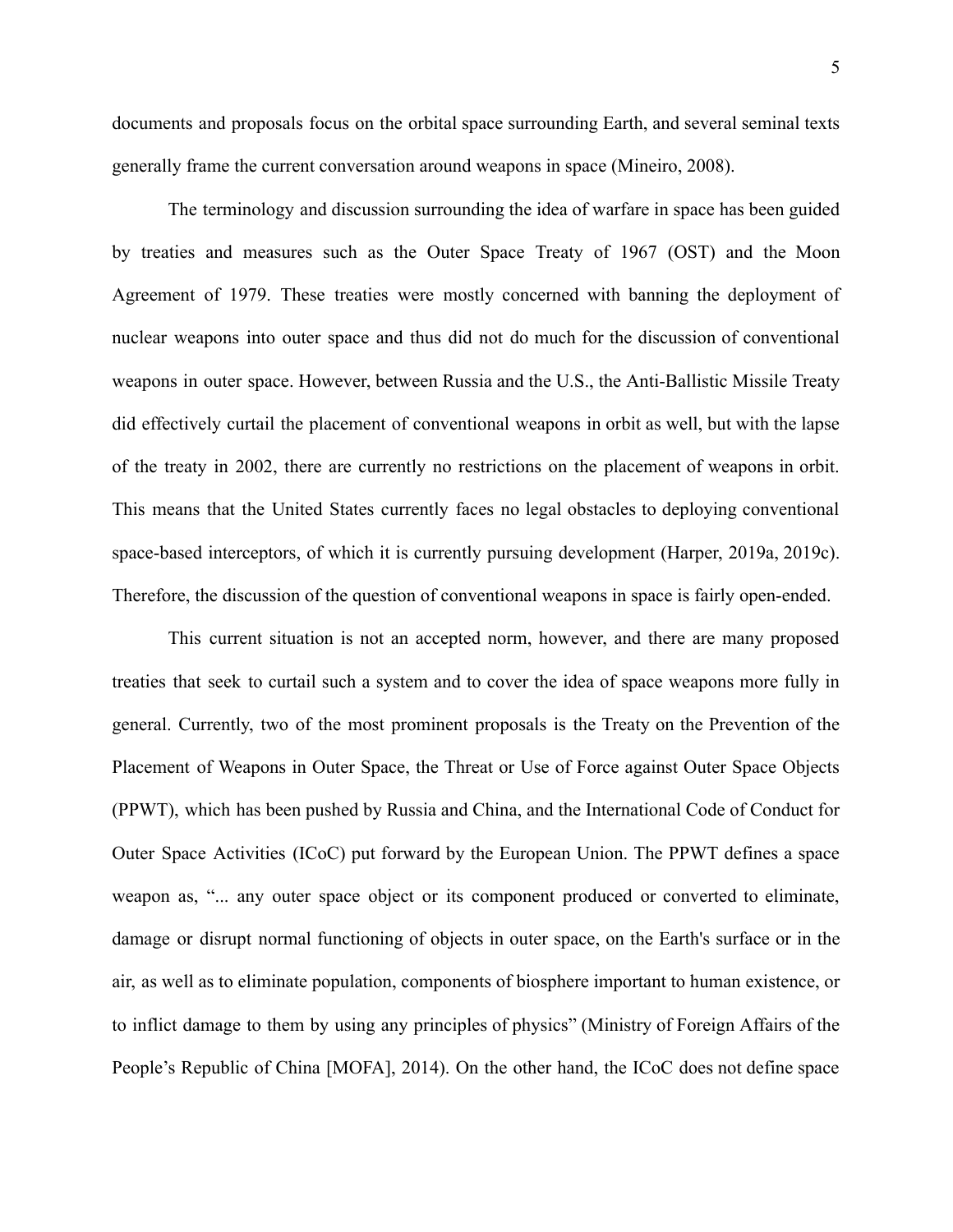weapons *per se* but instead calls states to, "refrain from any action which brings about, directly or indirectly, damage, or destruction, of space objects unless such action is justified: by imperative safety considerations, in particular if human life or health is at risk; or in order to reduce the creation of space debris; or by the Charter of the United Nations, including the inherent right of individual or collective self-defence" (European External Action Service [EEAS], 2014). Both proposals have garnered some support, but there are concerns with both that prevent wider adoption.

Through the various discourses surrounding defining and restricting weapons in space, several noteworthy points have emerged. According to the Center for Strategic and International Studies (CSIS), there are four distinctions with space weapons (2020); additionally, Mosteshar points out other considerations related to weapons in space (2019). Combining the two creates a set of key distinctions for space weapons that have risen out of international treaties, laws, and discussions: the distinction between nuclear and conventional, the location of the weapon, the amount of space debris created by the weapon, whether the weapons are used for self-defense rather than for offensive purposes, and the distinction of peaceful use.

#### <span id="page-7-0"></span>3.1.1 Nuclear Weapons vs Conventional Weapons

The first distinction to be considered is whether a system is a nuclear or conventional weapon. The OST was one of the very first treaties related to outer space, and clearly and deliberately banned the placement of nuclear weapons in outer space, and to this day deployment of nuclear weapons in space is effectively banned by existing treaties and thoroughly reinforced with accepted international norms. However, as stated before, there exists no such consensus for conventional space weapons. There are some minor restrictions on the placement of any weapons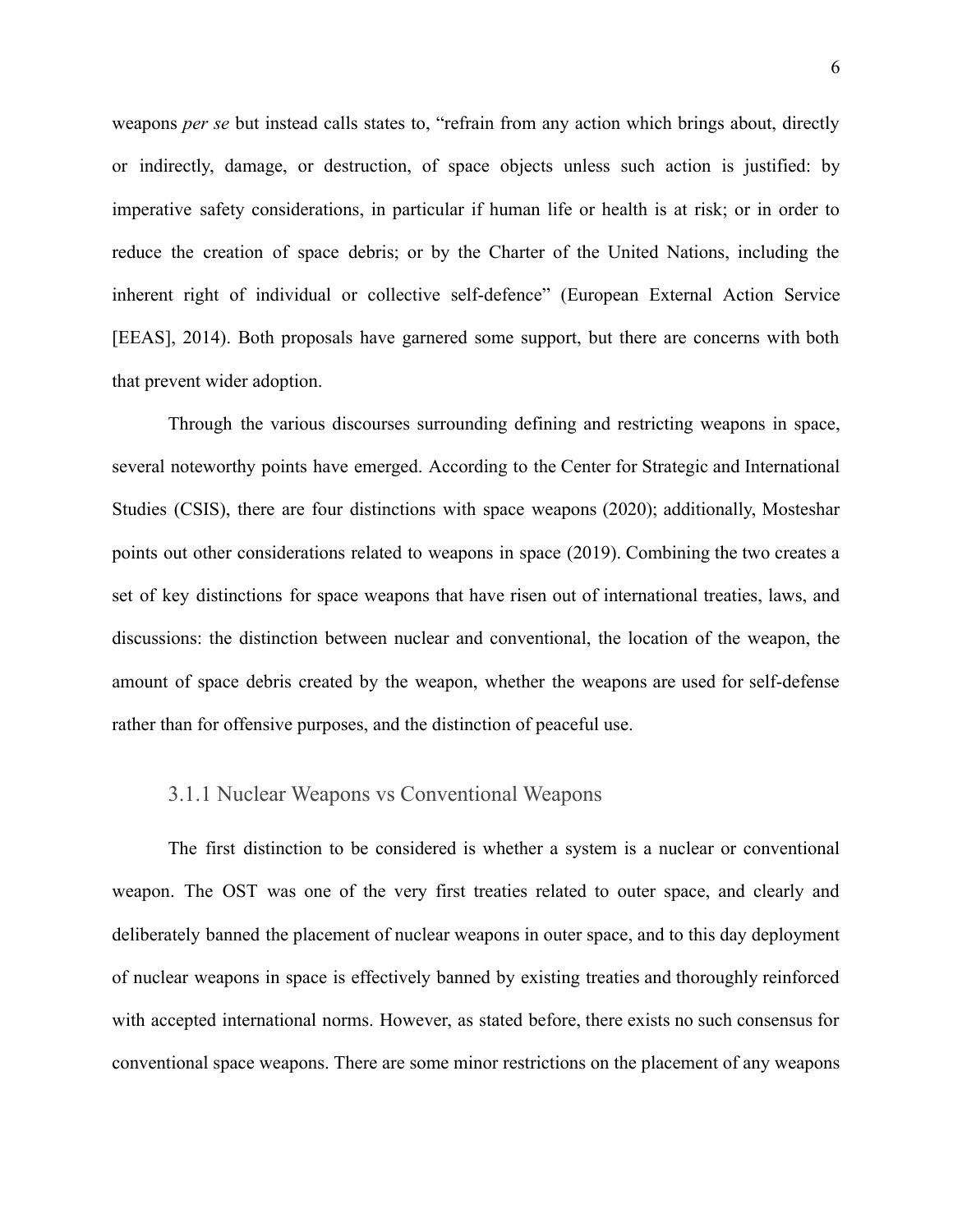on or orbiting celestial bodies, but there are no blanket restrictions on the placement of conventional weapons in orbit around the Earth (CSIS, 2020).

#### <span id="page-8-0"></span>3.1.2 Location of Space Weapons

A second distinction made with respect to space weapons is whether the weapon is stationed on Earth or in space. The definition for weapons in the PPWT is thoroughly defined, but it is framed to exclude any weapons originating from Earth's surface by definition; thus, the anti-satellite (ASAT) missiles of any country are unaffected by the terms of this treaty. Conversely, even defensive measures put in place would violate the treaty since they are intended to affect other objects in space. The main point is to leave satellites vulnerable to a first strike during a conflict with ground-based ASAT weapons. This is the main reason the terms are so vehemently opposed by the U.S. which, by virtue of having the largest satellite constellation and the greatest reliance on it, would be most affected (CSIS, 2020). If adopted as it was, the PPWT would encourage strikes against basically undefended satellites. It is worth noting that the International Code of Conduct for Outer Space Activities penned by the European Union has garnered less support than the PPWT, but the European Union's Code of Conduct is distinct from the PPWT in that its provisions restrict the effect on the target in space, but is enigmatic as to the delivery method, thus it also restricts Earth-based weapon systems that strike targets in space (CSIS, 2020).

Furthermore, if a space weapon is placed in space, there is the question at what height does space begin so as to not infringe on another state's airspace. Mineiro notes "If a space weapon is deployed at an altitude within the unresolved boundary of air and outer space above the territory of a sovereign State, that State may perceive the deployment of the space weapon as a legal violation of their national sovereignty" (2008). Since there has never been a clear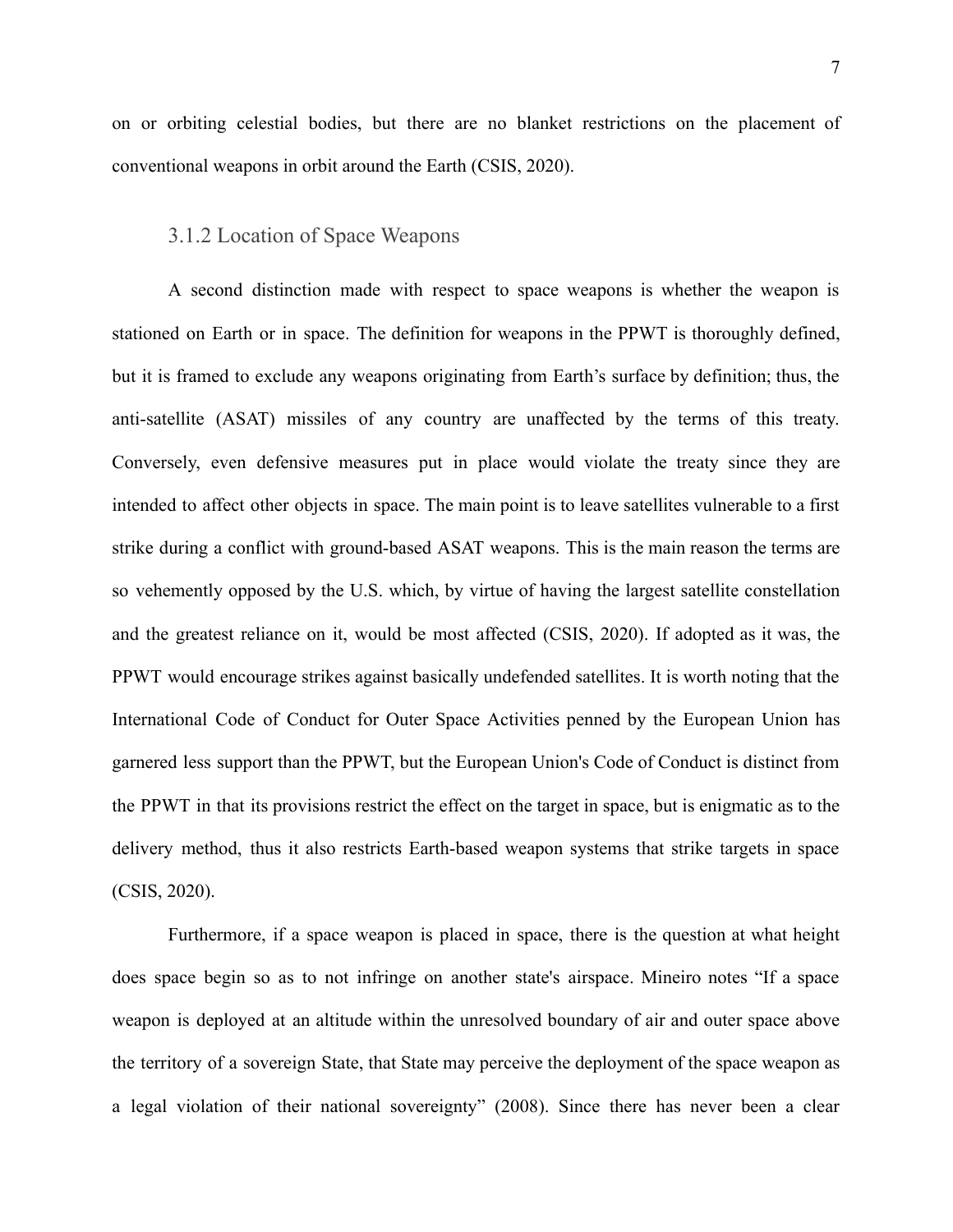demarcation, the acceptable height of space weapons has developed as more of a norm. If satellites were orbiting at that height for some time with no protest from other nations, then the height does not infringe on any nation's airspace. With this norm set in place, any country suddenly coming forward to challenge a satellite as crossing into its airspace will find little support in the international community. Today, basically any satellite in operation is accepted as not infringing on another nation's airspace, but this is likely to be challenged if space weapons are deployed in orbit as countries will likely protest any of them being positioned overhead. To counteract this, it might be worth establishing a clear demarcation for airspace like that which exists for a country's exclusive economic zone (EEZ) at sea in the future.

#### <span id="page-9-0"></span>3.1.3 Space Debris Creation

A third distinction is whether the weapon produces orbital debris, as a facet of the discussion around the use of space is space debris mitigation and cleanup. Space debris is a primary concern of otherwise disinterested nations, with many non-aligned states having stated their main motivation is the prevention of orbital debris and the preservation of the space environment for peaceful uses (CSIS, 2020). Launches throughout the space age have steadily built up debris in orbit. There are proposals, like one from the Space Safety Coalition (SSC), that seek to create rules for participants that mitigate space debris creation (Space Safety Coalition [SSC], 2019), and even space fairing enterprises outside of those agreements are eminently aware of the problems produced by space debris and often seek to mitigate its creation in their own way. It should be understood with all these measures that they only "mitigate" they do not "eliminate" the creation of space debris. Accidents happen such as the famous incident in 2009 where the Russian satellite Kosmos-2251 collided with the American satellite Iridium 33 and in turn created a massive debris cloud that persists today (Wall, 2019).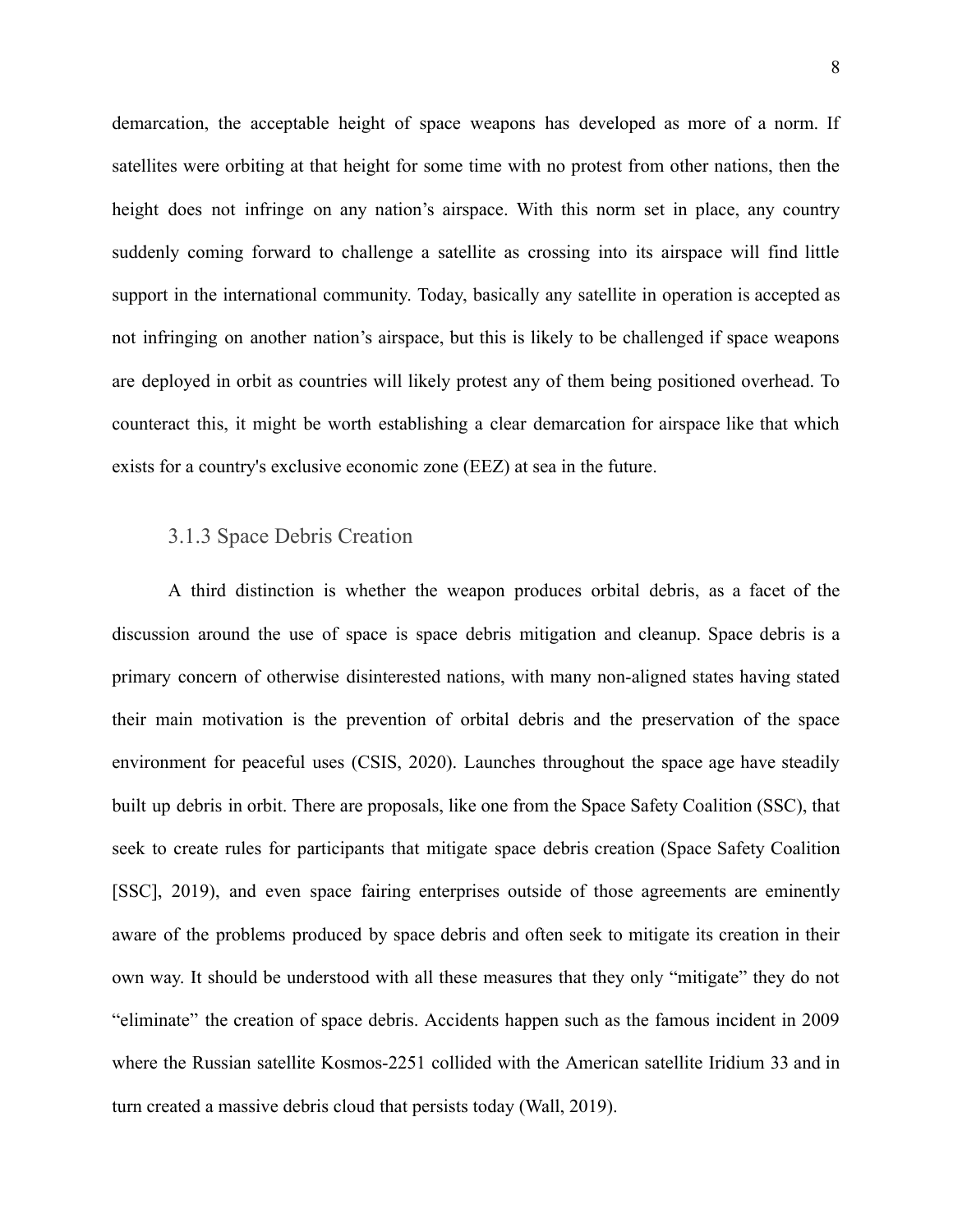Undoubtedly, whether through design error, human error, or malice, more space debris will invariably be created. Therefore, it is desirable that systems be created that can clean up space debris. Fortunately, there are multiple proposed methods for this. The main design requirement for all of those is to create a device that seeks out an object in space, with which the space debris cleaning system itself does not necessarily have any communication, to then apply some method of deorbiting the object of interest. On the other hand, the main design requirement for a space-based weapon is to create a device that seeks out an object in space, with which the weapon system itself does not necessarily have any communication, and to then apply some method of destroying, deorbiting, or interfering with the object of interest. The crux of the issue is that the core of a space-based ASAT weapon and a space debris cleaning system is nigh indistinguishable.

It is clear however that space debris cleanup measures should be in place since more debris will inevitably be created, so any measure that limits the creation of space debris cleanup systems in order to prevent space-based weapons is counterproductive. In addition, other systems which use the same principles such as satellite refueling or satellite repair missions are being developed and have significant purpose for existing in space. These systems mean that tracking and targeting other space objects will be developed; all that needs to change is delivering something destructive instead of something constructive.

#### <span id="page-10-0"></span>3.1.4 Peaceful Use

A fourth distinction is understanding and defining what falls under peaceful use of space, use which has been clearly stated on multiple occasions that states are free to engage. This is somewhat related to defining what is a space weapon, but many countries contend that it extends beyond that, while others do not. The U.S., for example, considers the definition of peaceful use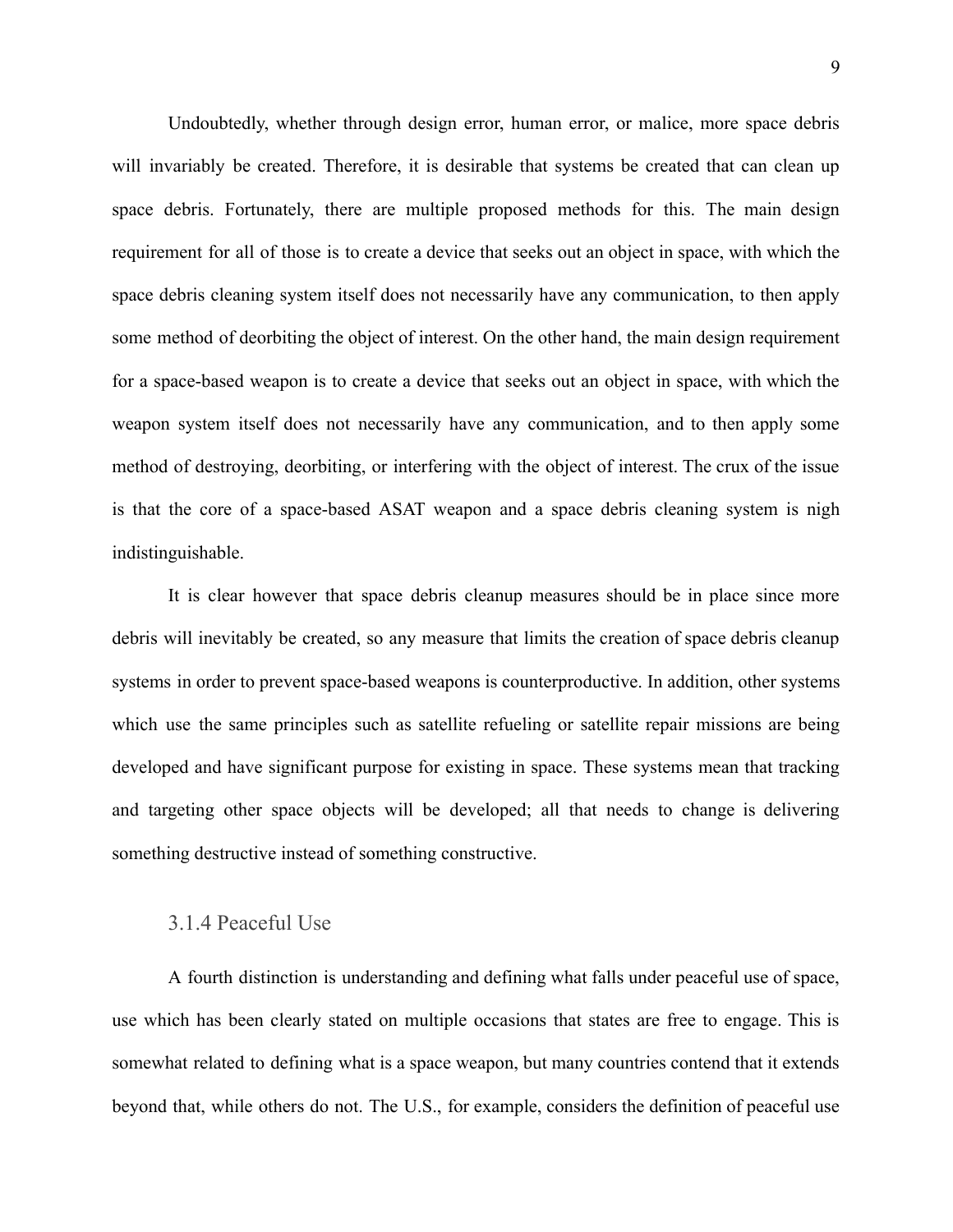to be more along the lines of "nonaggressive" rather than "nonmilitary" (Mosteshar, 2019). Imaging satellites are a prime example of this nonaggressive but most definitely military use, which has led to the consideration of the term militarization, since it is hard to define these satellites as weaponized. As the CSIS notes, "These passive uses of space to support military forces are often referred to as the militarization of space, and there is little disagreement that space systems have and will continue to be used for military purposes" (CSIS, 2020). The difference between the two is that space weaponization is always a form of militarization, but the placement of military spacecraft in space does not necessarily involve space weaponization (Mosteshar 2019). It would be best to look at imaging satellites as tools of war, not weapons of war. However, it does pay to note that they are military targets just like any other in times of war, so while they do not weaponize space, they have the chance of bringing conflict into space.

The use of dual-use satellites has complicated the discussion as to what is peaceful use and whether they make for relevant targets in times of war (Mosteshar, 2019). Dual-use satellites are satellites that are used by two or more parties, which includes both civilian satellites used for military purposes and satellites utilized by more than one state. The necessary assumption is that the satellite becomes a target during times of war under the same provisions of proportionality outlined in traditional war theory. Mosteshar clarifies, "Given the growing dependence on satellite communication and information in modern civilian life, these factors need to be included in proportionality analysis. Consequently, attacks against satellites invoke the requirements of international humanitarian law. It may therefore be that the balance of proportionality will generally be against attacks on satellites" (2019).

A further fear about weaponizing space is that any satellite can technically be weaponized. All that needs to be done is to put it on a collision course with another satellite, and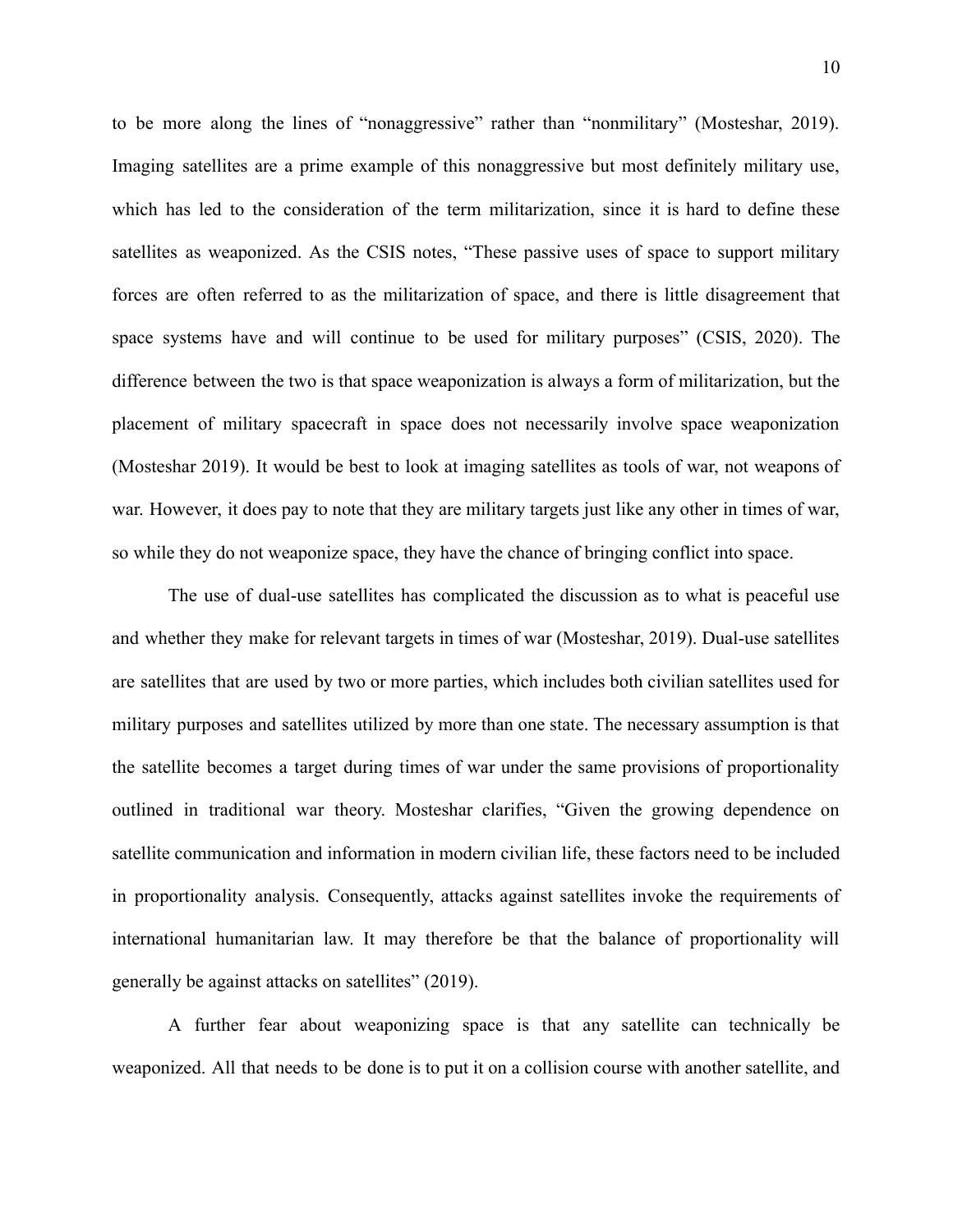assuming the targeted satellite makes no maneuvers, and assuming the trajectory is predicted accurately enough, the satellite used will ram into the target. While satellite to satellite attack is possible, it is highly limited and very inefficient. This should limit contempt for civilian and military satellites without specific weapon systems, and for the purposes of laws, it must also be recognized that while all satellites can be weaponized and many can be militarized, they are not inherently threatening and must not be treated as weapons. It also may be desirable to cover such concerns with rules of engagement that may equate attacking civilian targets in space to much the same as targeting non-combatants down on Earth (Manual on international law applicable to military uses of outer Space [MILAMOS], 2019; Woomera manual [Woomera], 2020).

#### <span id="page-12-0"></span>3.1.5 Self-Defense vs. Offensive Use

A final distinction nations have begun considering as technology has developed and the probability of fielding space weapons increases is the distinction of whether space weapons are used for self-defense rather than for offensive purposes. While the PPWT does state, "States Parties to this Treaty shall… not resort to the threat or use of force against outer space objects of States Parties," it also adds, "This Treaty shall by no means affect the States Parties' inherent right to individual or collective self-defense" (MOFA, 2014). These provisions clearly leave room to strike objects in space during times of war or for claimed self-defense. The CSIS has commented that, "The latest version of both the PPWT and Code of Conduct include exceptions for self-defense, and the Code of Conduct is more specific in delineating when the use of space weapons in self-defense is legitimate" (CSIS, 2020). Additionally, it still opens up the opportunity to deploy weapons in space once war breaks out. As a result, many analysts posit China or Russia would directly attack U.S. satellites at the outbreak of a war in hopes that it would cripple U.S. military capabilities for years (Sankaran, 2014).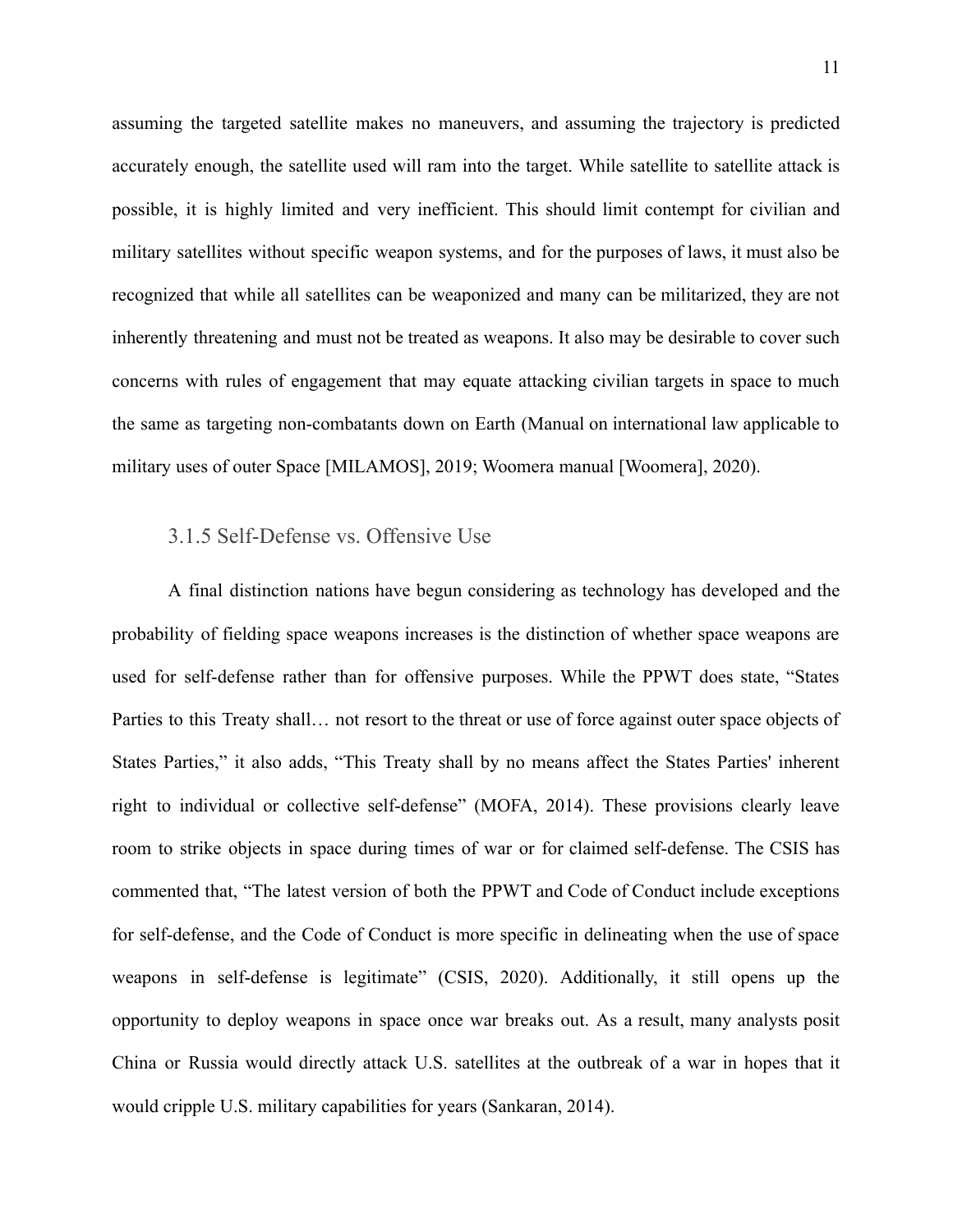Furthermore, it should be noted that it is difficult to ascertain the extent of the meaning of self-defense in times of war, as actions can be justified as self-defense for the purposes of winning. Even civilian targets could be attacked under the guise of defending one's country once war breaks out. The position of the United States Space Force (USSF) on the matter states, "Just like all forms of warfare, the prosecution of space warfare and the potential generation of collateral damage is judged against the principles of military necessity, distinction, and proportionality" (Headquarters of the United States Space Force [USSF], 2020). This would seem to leave it under the provision of normal military theory except for the existence of the OST and the Liability Convention that followed it. However, as Mosteshar details about any combative action that creates space debris, "Any such action, therefore, will affect not only the target satellite but also potentially all satellites. It is arguable that direct attacks on satellites in Earth's orbit are contrary to the requirement that states 'shall conduct their activities in outer space, including the Moon and other celestial bodies, with due regards to the corresponding interest of all other States' and thus would be in breach of international law" (2019). Whether states will suffer consequences under such provisions is yet to be seen, and it would likely depend on who is the victor in a hypothetical conflict in space.

### <span id="page-13-0"></span>3.2 Effectiveness of Space Weapons

To begin discussion on the effectiveness of space weapons, it would be worthwhile to functionally decompose space weapons and consider the fundamentals of what the weapon system actually needs to accomplish. Functional decomposition is a basic design principle that allows a designer to break a design down into basic functions and then to come up with concepts to fulfill each basic function, which are intrinsically intended to be independent of each other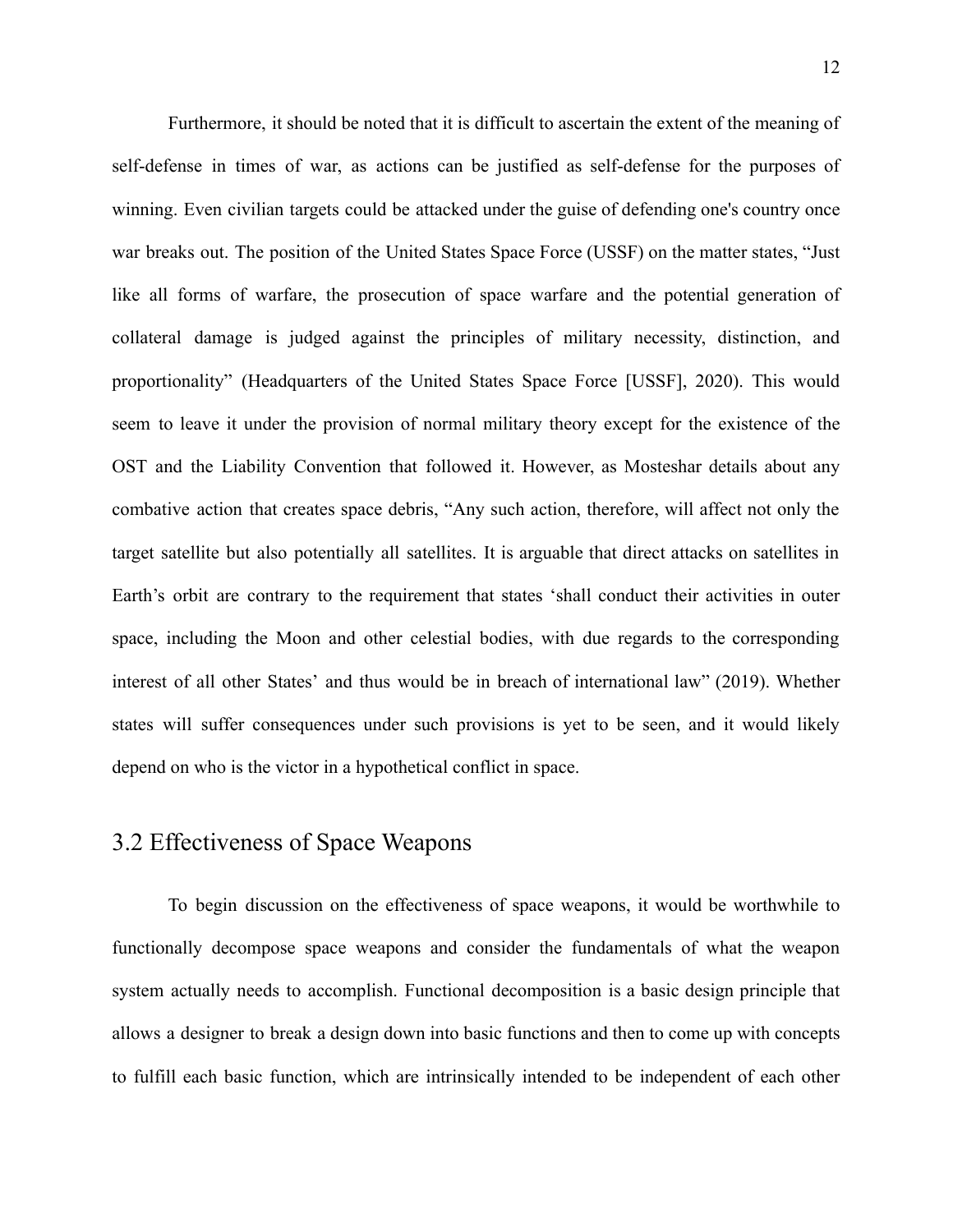and, therefore, can be combined in many combinations to create a functional design. Space weapons can be functionally decomposed into 4 basic functions that need to be accomplished for it to fulfill its role.

The first aspect to a space weapon's design is to discern what target(s) it will be attempting to strike. If the intended targets are on Earth, then it is a fairly simple discussion of how large of an effect is needed on the target and how accurate the strike needs to be, but if the intended target is in orbit, then it is more complicated. As a general rule, the higher the orbit of the satellite, the harder it is to target. However, an additional complicating factor is that satellites with lower orbits have faster orbital speeds, which makes them harder targets as small errors in targeting result in big errors in distance. Additionally, more satellites are then required at lower altitude to provide persistent coverage of an area; on the other hand, due to that same reasoning, fewer satellites are required at higher altitude to provide coverage. What this translates to is that while satellites at lower orbits are more easily reached with weapons, they are not necessarily easily targeted and destroyed. More significantly, there are more of them, so to create a significant dent in coverage for a particular area, multiple strikes have to take place, and even then this would only produce periodic windows in time with no satellite coverage. An example of this is imagery satellites, which typically orbit at about 1,000 km and are thus some of the easiest to target, but in order to create an actual effect by targeting them, multiple satellites need to be knocked out through multiple successful strikes. GPS satellites orbiting at about 20,000 km and communications and signals intelligence (SIGINT) satellites orbiting at 36,000 km are some of the hardest to target, yet GPS satellites are also some of the most critical satellite infrastructure to target. Additionally, fewer satellites need to be destroyed to create a noticeable effect (Sankaran, 2014). It should be noted that actions that occur on Earth that affect satellites in space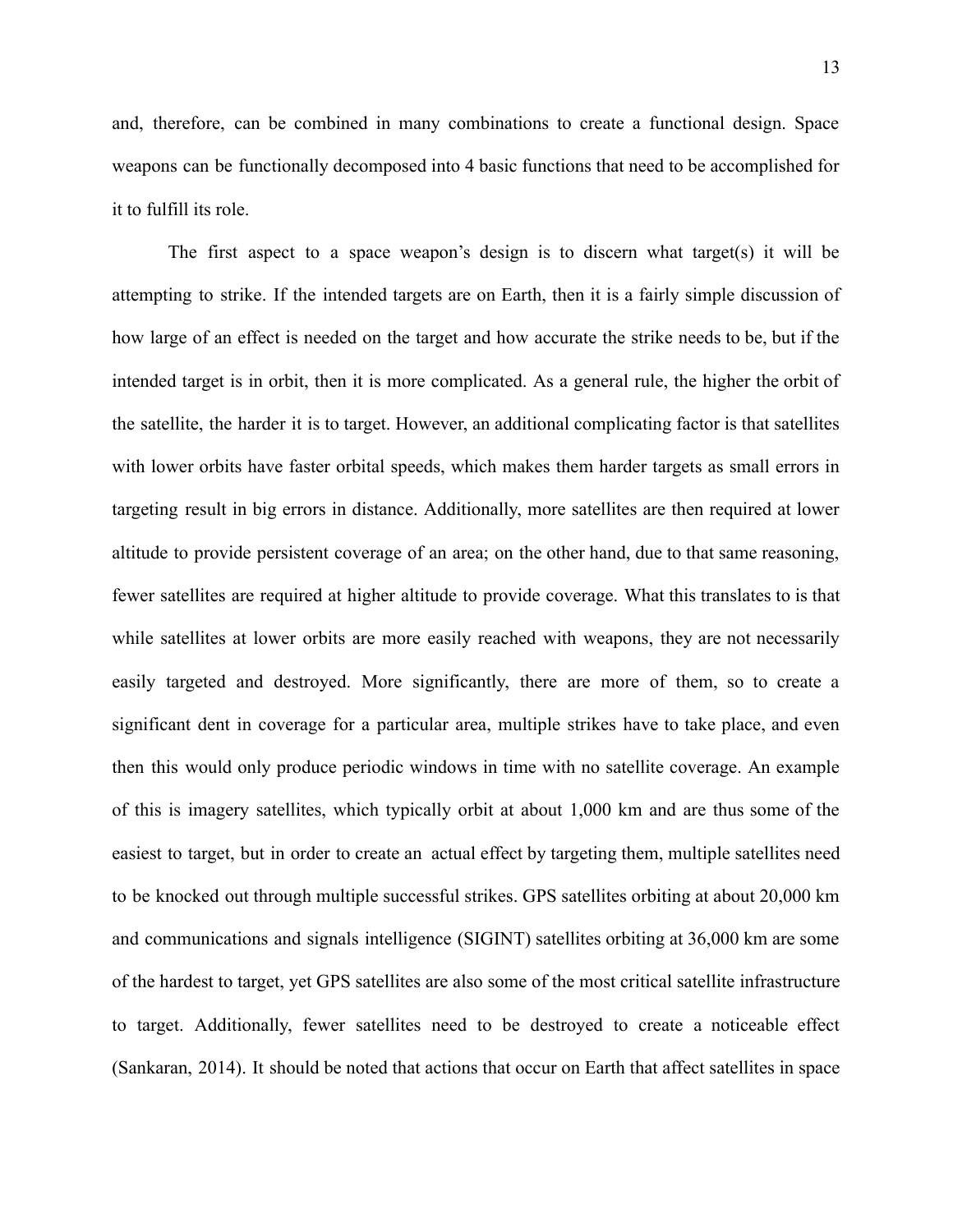must also be considered. However, conventional strikes, electronic warfare attacks, or any other offensive action that originates from Earth and strikes another target on Earth in order to affect targets in space is hard to regulate. The systems used exist for other purposes and it is only when they are turned on terrestrial satellite support systems that they affect satellites in orbit.

Secondly, the target needs to be located and tracked, which can be done by either a ground-based system, other space-based systems, or some combination of the two. Between space and terrestrial targets, terrestrial targets are easier to locate and track for the simple fact that there is less area of interest through which to scan. On the other hand, tracking satellites requires global coverage and precise instruments to accurately locate and continually track targets in space. This has been identified as a key capability that is lacking for many nations that have otherwise successfully used weapons such as ASAT missiles (Sankaran, 2014).

Thirdly, there needs to be a method or vehicle by which the strike is delivered. The weapon system can be ground-based, mounted in aircraft, mounted on spacecraft that travel into space and then return to Earth, or based in space on another satellite. Ground and aircraft-based systems have been demonstrated, and do not carry the same controversy that surrounds placing weapons on spacecraft or satellites. Their major downside is their positioning has additional difficulty in striking the highest satellite orbits. Spacecraft have not quite reached a mature design state, but there are already perceived benefits of such a system. The weapons they would carry have the benefit of not being permanently stationed in orbit, and they can operate above any country due to being outside of any country's airspace. Plus, their higher travel velocities mean they could have a global response time of just a few hours. Satellites gain the benefit of semi-permanence relative to spacecraft, but their periodic orbit leaves them vulnerable to being attacked (Rose, 2008).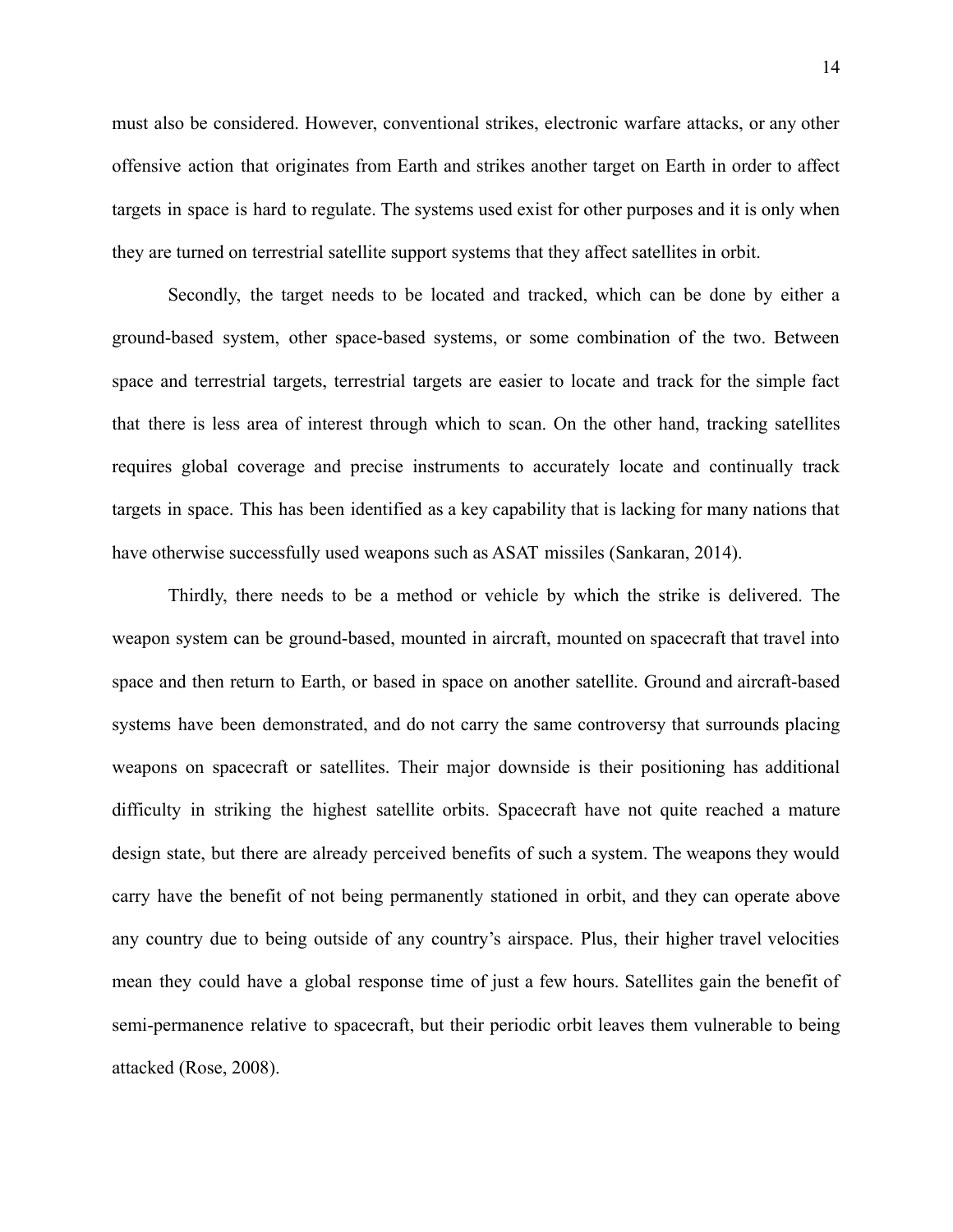The final design function that needs to be fulfilled is the strike method, and it is worth breaking down the different types of space weapons in more detail. Various methods have been used to accomplish this, but one framework used by the CSIS simply divides weapon types into kinetic and non-kinetic categories (2020). While this framework serves to simplify the discussion, it lacks some much needed granularity between the types of weapons, which helps in more accurately identifying their effectiveness. An alternative, more distinct breakdown is used for this discussion, as detailed in Figure . Kinetic weapons should distinguish between non-nuclear and nuclear weapons, and even non-nuclear kinetic weapons should be divided along the lines of projectile or ramming, Ramming specifically is separated due to the implication that it would sacrifice a system or satellite that was intended to be used for different purposes; in contrast, a projectile was built and intended for strike purposes from the beginning. Additionally, cyber attacks and electronic warfare (EW) have been separated from other Non-Kinetic weapons, such as lasers and particle beams, as they are not inherently intended to destroy the satellite.



**Figure 1: Decomposition of different weapon strike methods**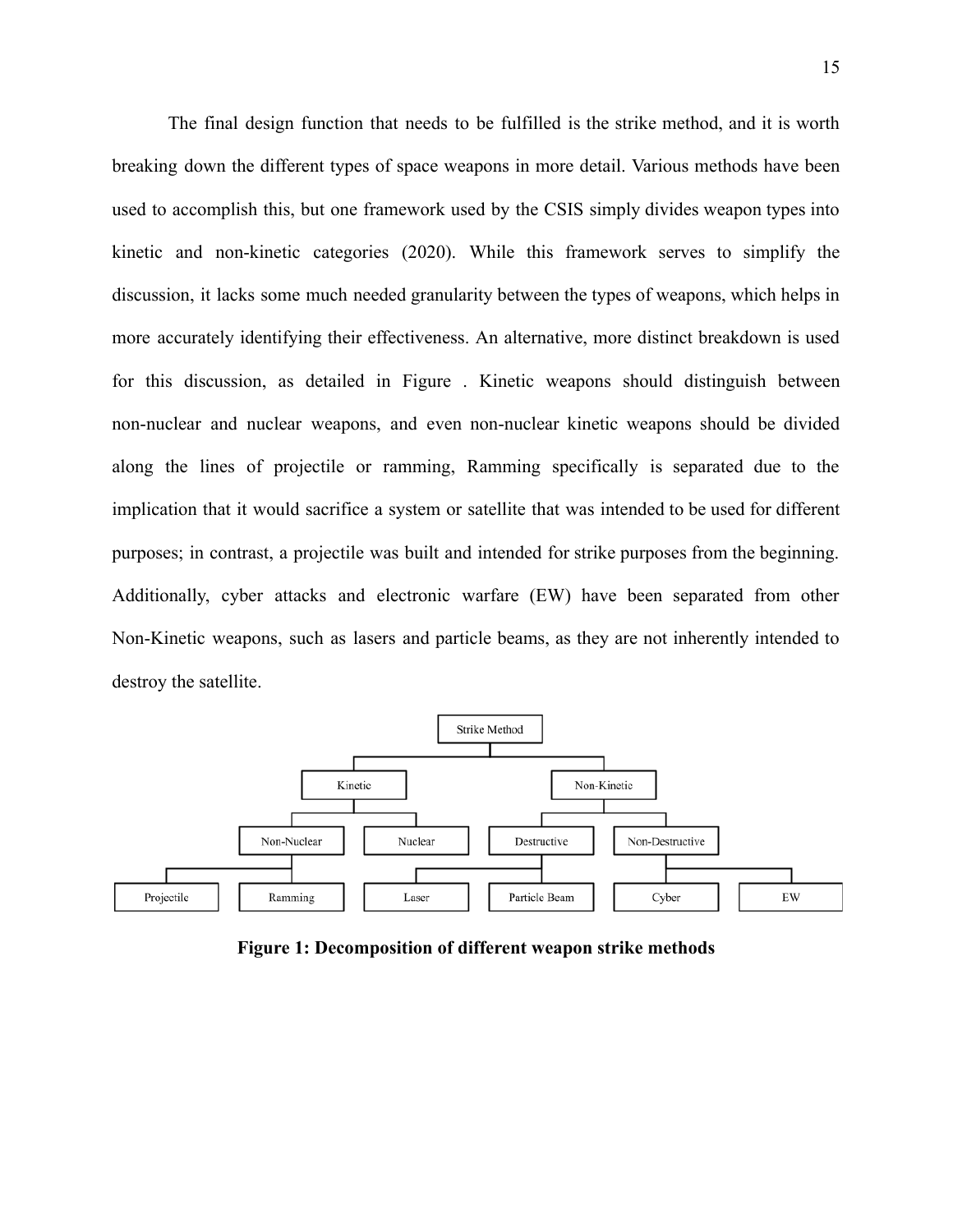#### <span id="page-17-0"></span>3.2.1 Kinetic Projectile

Some of the most controversial and discussed ASAT operations have been ASAT missiles, which are some of the most inefficient methods of conducting ASAT warfare. While it is technically possible to conduct missile or projectile ASAT operations from the Earth to space, the economic practicality of doing so does not exist. If using missiles for example, larger and heavier rockets are needed to reach a satellite commensurate with its orbital height. Smaller, more mobile, and widespread missiles do not have the ability to even strike above low earth orbit, and even China's most powerful solid fuel missiles cannot reach the orbit of GPS satellites. In order to target the highest orbiting satellites, it requires using liquid propellant instead of solid fuel rocket motors, which further lengthens and complicates the launch process in addition to effectively requiring fixed infrastructure. In effect, the cost of launching a missile to strike a satellite quickly approaches that same launch cost of putting the satellite there. This cost is further exacerbated with the fact that even purpose designed missiles and projectiles are not certain to hit fast-moving, low-orbit satellites, as demonstrated with the Indian ASAT missile tests. Multiple kinetic projectiles are likely needed to guarantee a kill (Sankaran, 2014).

For space-to-space engagements, missiles and inert projectiles are less than ideal. The main benefit they carry is that they can be placed in space at relatively low cost as the basic technology is fairly advanced already and each of the projectiles would likely not be particularly massive or heavy. However, this is where the benefits of such a system would end. For propellant-based projectiles intended to be stationed in space, the extreme environment of vacuum and radiation will likely mean that new propellants will need to be developed that are more stable in space, and even if they are developed, it is likely they will still degrade but over a longer period of time. If one wanted to deploy non-propellent-based projectiles, more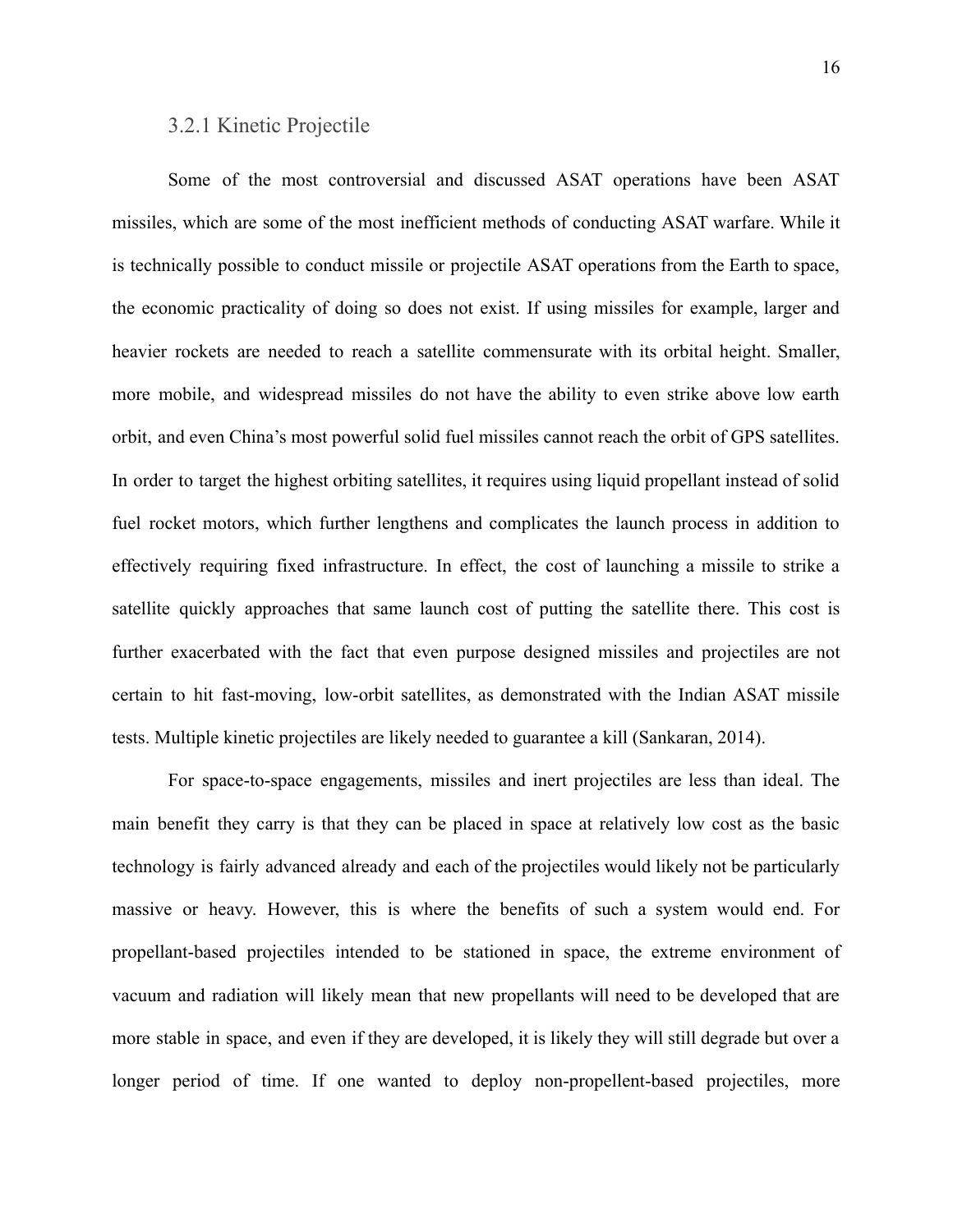technological development would be required to field a system such as a rail gun, but it would avoid the problems surrounding the chemical stability of the propellants (Rose, 2008).

Furthermore, fielding conventional space-to-Earth orbital strike systems is one of the most destabilizing courses of action. From a logical perspective, their strike capability is rather limited, and they are not invulnerable to being attacked. Additionally, lots of other ground-based systems have the same practical capability. However, the psychological effect of a strike system constantly poised right over your head is quite significant. The most commonly discussed version of space-to-Earth kinetic weapons is the concept commonly known as "Rods from God," which involves placing tungsten carbide-uranium cermet rods in orbit with the intent to simply drop them to strike the globe at high velocities, and thus relying on their kinetic energy for terminal effect. However, this is one of the most impractical versions of delivering kinetic ordinance back to Earth as the inert unguided projectile would be imprecise, have a long response time, have uncertain terminal effect, and be financially prohibitive to actually place in space in sufficient quantities (Rose, 2008).

#### <span id="page-18-0"></span>3.2.2 Kinetic Ramming

One of the worries about weapons in space is the idea that all satellites in space could be weaponized by changing their orbit to collide with another satellite. While satellite-to-satellite attack via ramming with any satellite is possible, it is highly limited and very inefficient. There are a few problems with the practicality of ramming with satellites not originally designed to ram. One is the requirement that the satellite needs to be close in orbit to its intended target, as it is unlikely the satellite possesses enough thrust capability to travel very far. Second is that the implication is that the satellite being used is not inherently designed to ram and is instead using its maneuvering systems to create the collision. While the orbit of satellites is periodic, it is not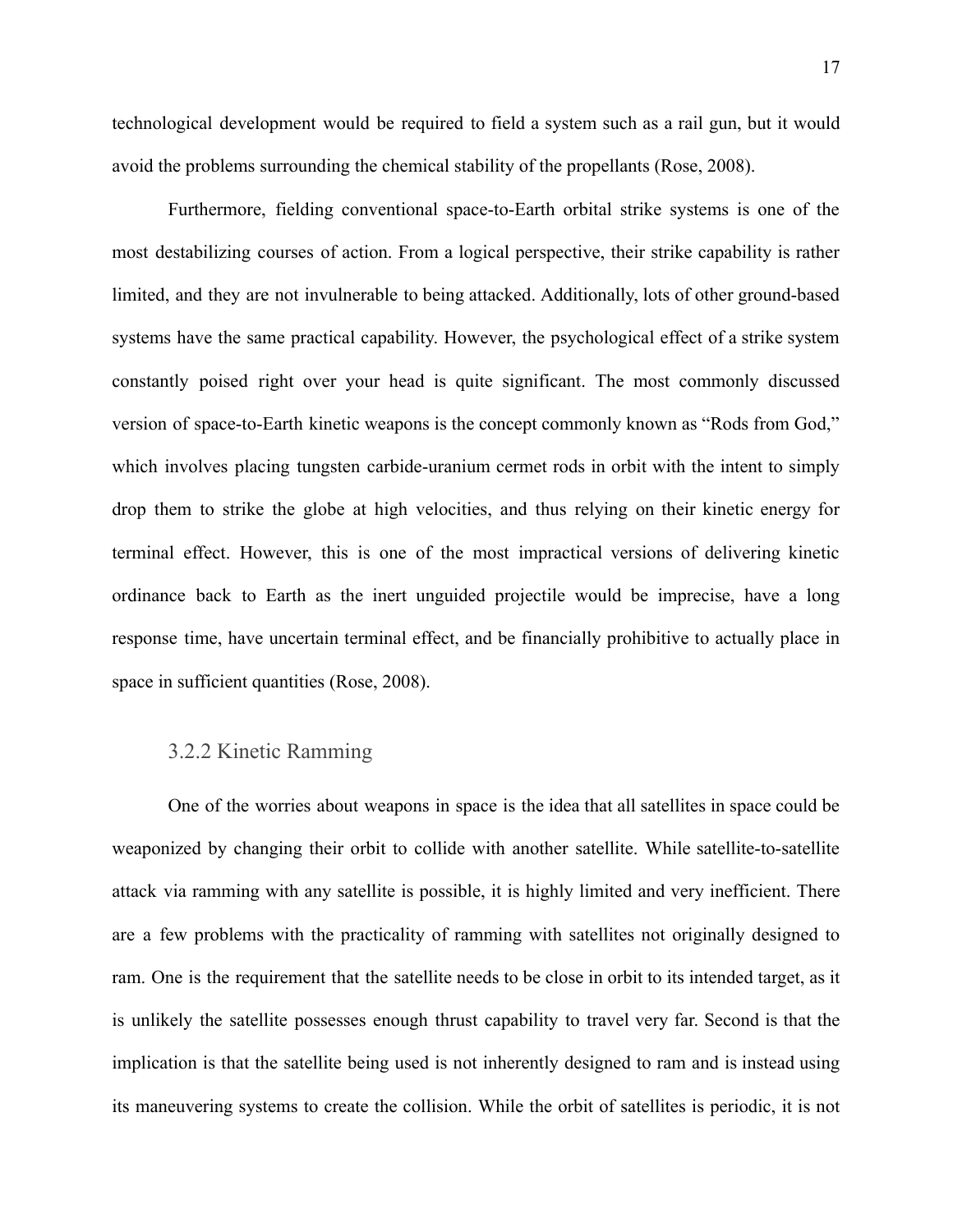precise enough that a satellite can simply be put on the same orbit at the same place as another satellite and expect to collide with it. For a satellite to effectively perform this action, it would require sensors that are not normally equipped to provide terminal guidance to the target. Finally, this entire discussion also ignores the fact that it takes a satellite that would normally serve a functional purpose and just throws it away. The whole concept is fraught with complications reducing its practicality.

#### <span id="page-19-0"></span>3.2.3 Nuclear

Nuclear weapons are some of the most practical weapons that can be used or stationed in space. One of the main benefits they have when being deployed to space is that their effect is disproportionate to their size, which makes them economical to deploy. The area of effect of not only the blast of nuclear weapons, but also the electromagnetic pulse reduces the need for accurate targeting when used against satellites, yet this also means nuclear weapons could create a large amount of collateral damage in striking their intended target, to the point of being undesirable. Additionally, nuclear weapons effectiveness against terrestrial targets is self-explanatory, and stationing them in space allows for an effective second strike-capability. Still, the main reason it is unlikely nuclear weapons will be employed in space in future is due to well respected norms in space.

#### <span id="page-19-1"></span>3.2.4 Laser

The term lasers under this context refers to lasers that are of sufficient strength to cause physical damage to a target, thus excluding any lasers used for targeting sensory equipment which would be categorized under EW. A fundamental aspect of directed energy weapons is that as they travel at or near the speed of light; thus, they are easier to aim and require little or no lead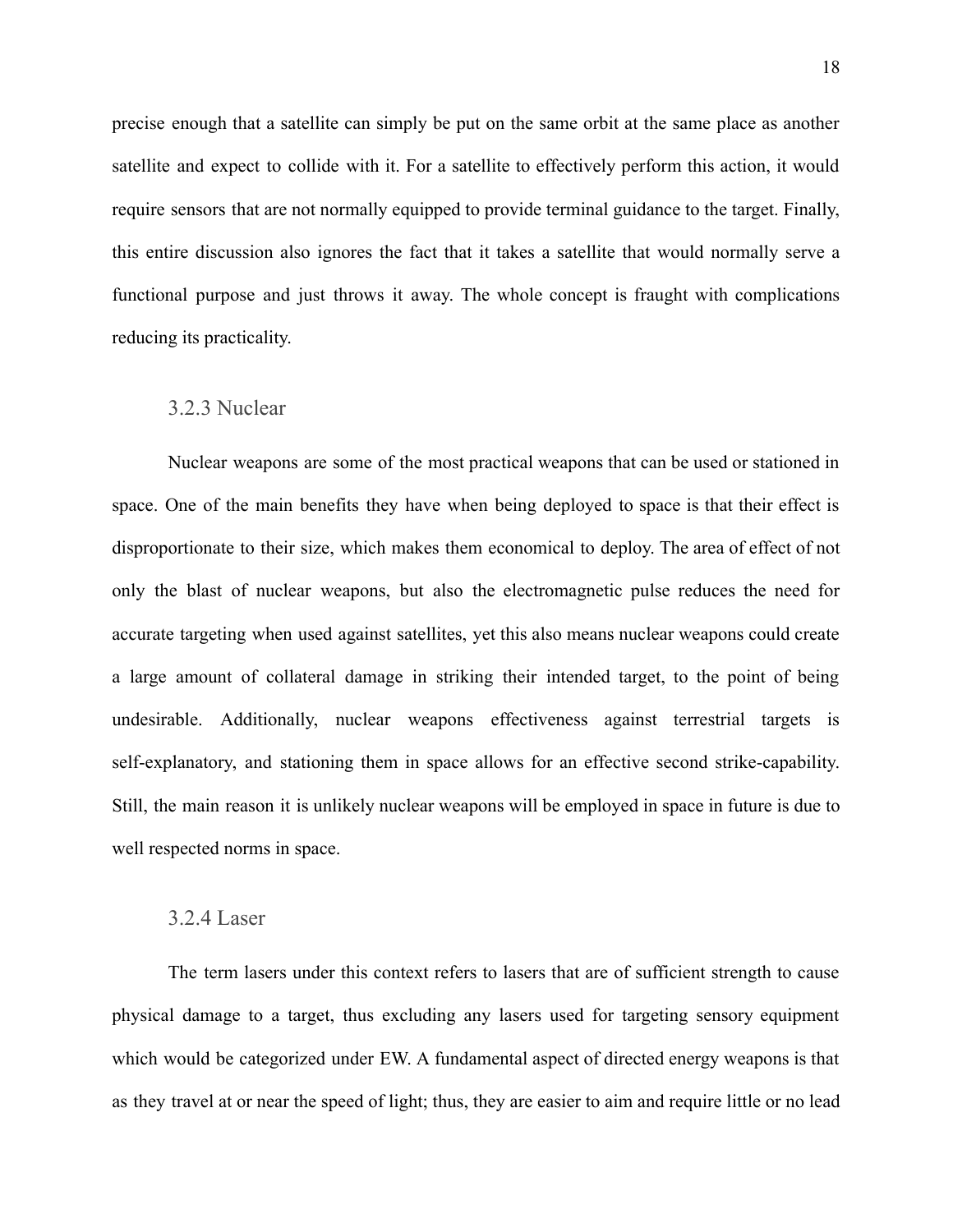for the target. However, they do not have unlimited range as the beam does diverge over distance, and they distort and diffract if traveling through a medium such as air, thus losing energy over distance (Rose, 2008). Therefore, when it comes to deploying lasers to or from space, there is a balance between using more energy and effort for transportation in order to position energy weapons closer to their target and utilizing larger and more energy intensive weapons in order to position them further away.

Ground-based lasers and particle beams do not easily pierce the atmosphere and are impractical for striking satellites, as even if an installation could be large enough to strike satellites, it would make for a very enticing target. Also, a laser's effect occurs over a period of time, and if the craft being targeted is capable of any maneuvers, it could potentially blunt the ground-based instrument's effort to attack it through maneuvers. One further aspect is that any ground-based instrument can only cover a narrow area of space. The area it can cover is even narrower than a theoretical horizon-to-horizon range of sight. The laser would require a designed angle of operation where the full strength of the beam would reach, since the beam is naturally passing through more atmosphere and is traveling further before it strikes its target as the angle of elevation for the beam decreases.

Energy beams meant to strike from space to Earth have all of the same downsides as the terrestrial versions without any of the benefits. The beam still has to pass through the atmosphere of the Earth with all the detriments that doing so brings while at the same time not possessing the ground-based infrastructure to support a powerful enough beam. With current technology, such a satellite launched into space would be massive and extraordinarily expensive (Rose, 2008).

Space-to-space energy weapons avoid the issue of travelling through the atmosphere. The lack of an atmosphere eases some of the burdens required to generate an intense enough beam,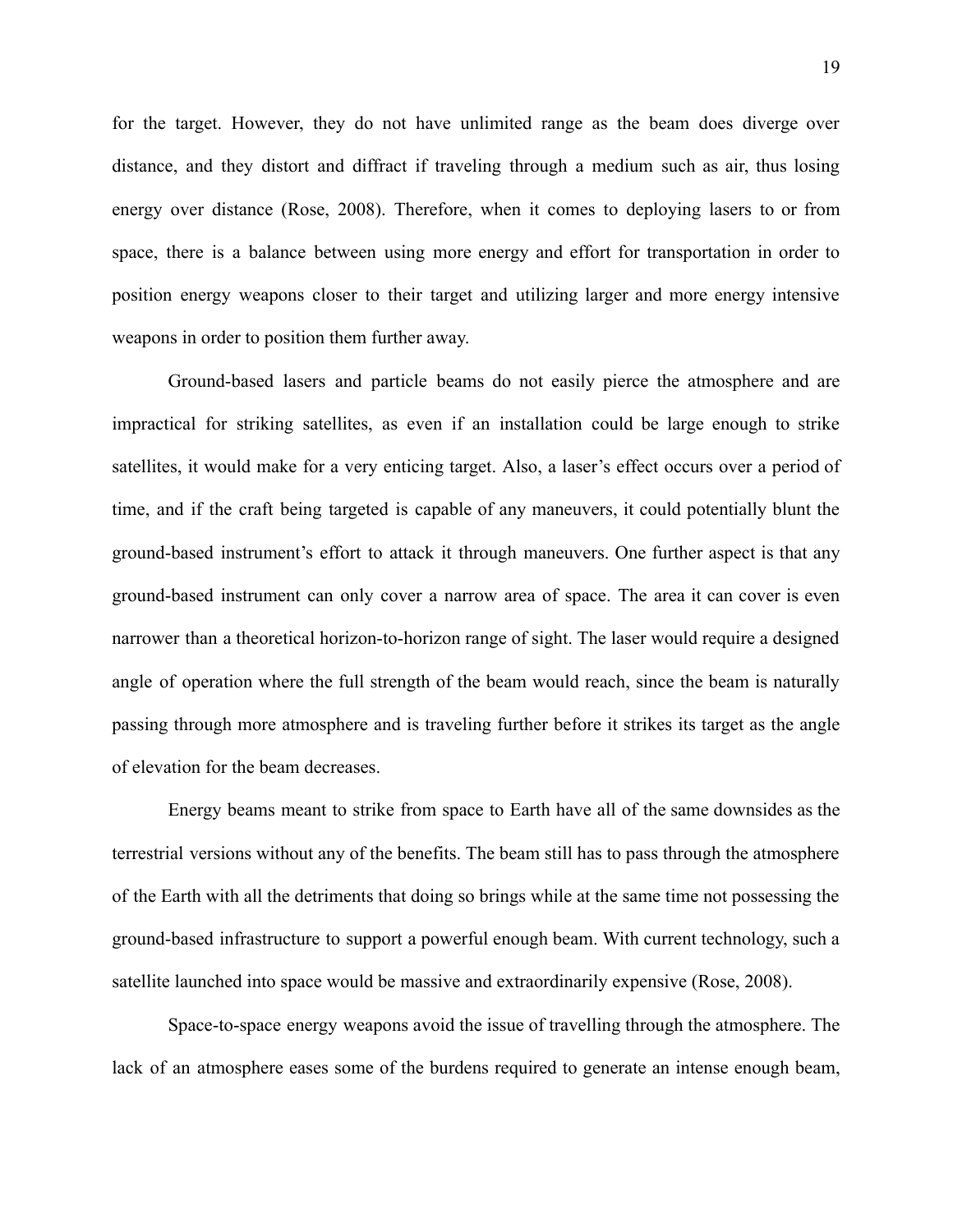which in turn makes it more practical to power such systems in space, and their likely closer proximity to their target reduces the concerns with beam divergence. Space deployed space lasers used as defense systems for satellites will likely be the first place these systems see deployment with the French defense minister stating that France is pursuing installing these as defensive systems (CSIS, 2020). Therefore, it is possible to install point laser defense systems in the current U.S. military satellite constellation and doing so reduces the practicality of direct action against U.S. satellites, but it can be seen as a controversial and provocative move at the moment.

#### <span id="page-21-0"></span>3.2.5 Particle Beam

Particle beams have a lot of the same characteristics and pitfalls as laser systems, such as beam focus and distortion; however, particle beams are being favored in some areas of development as they have one primary technical advantage in that they can be far less energy intensive for the same desired terminal effect and are thus more suited to being deployed to space. The U.S. is currently strongly pushing the development of particle beam weapons. One of the primary perceived benefits of a space-based directed energy weapon is in missile defense systems where they are more practical than kinetic interceptor due to the negligible flight time. This allows more time in the decision-making process about whether to intercept the missile or not, and it would allow deployment of fewer satellites for a missile defense constellation; however, the cost per satellite would likely be higher. Furthermore, they could be reused and fire as many shots as their energy storage and production will allow (Harper, 2019d). Due to these advantages and the long-held desire of the U.S. to field a space-based missile defense system, the military is investing research money into directed energy weapons and may field a system as early as 2023 (Weisgerber, 2020; Tucker, 2019).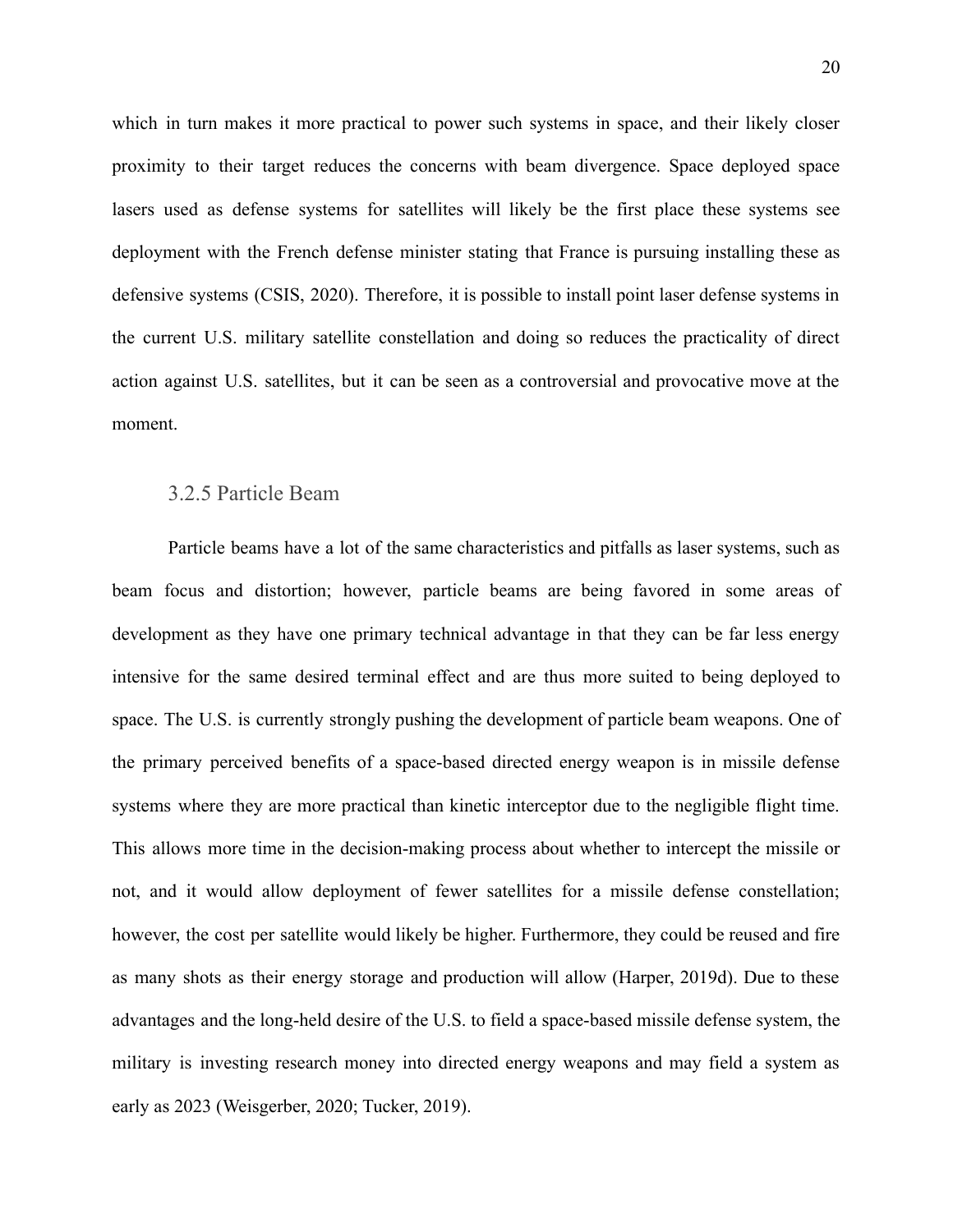#### <span id="page-22-0"></span>3.2.6 Cyber

Cyber and EW are the most practical ground-based countermeasures to satellites as they require minimal investment compared to their ability to deny an ostensibly expensive space-based system. While cyber warfare capability is undoubtedly possessed by states such as Russia and China, it is more unnerving that it has been demonstrated and used by non-state actors on multiple occasions. Oftentimes, these actors have done so with little effort as the systems themselves had under-implemented security methods. These actions have led to urges from those interested that satellite designers consider building encryption into their command and control systems to prevent hijacking, but because the attacks have not been of paramount concern, satellite cybersecurity has remained limited in scope and function. Better security will probably only occur with increased threats and validated exploitation. Still, the ability to inexpensively co-opt and disrupt satellites makes cyber warfare an extremely valuable terrestrial tool for space warfare which avoids directly destroying satellites (Vacca, 2017; Wall, 2019).

#### <span id="page-22-1"></span>3.2.7 Electronic Warfare

Electronic warfare has just as much potential as cyber attacks for a ground-based system and substantial potential as even a space-based system. Uplink or downlink jamming effectively takes satellites completely out of the fight. For people on the ground using the satellite, it is no different than if the satellite was destroyed. Satellites positioned in space can provide wide area jamming capabilities. Uplink jamming is the more commonly available means of attacking space systems, which interferes with the signal received by the satellite. Multiple countries are suspected of possessing the capability, and countries like the U.S. have even conducted tabletop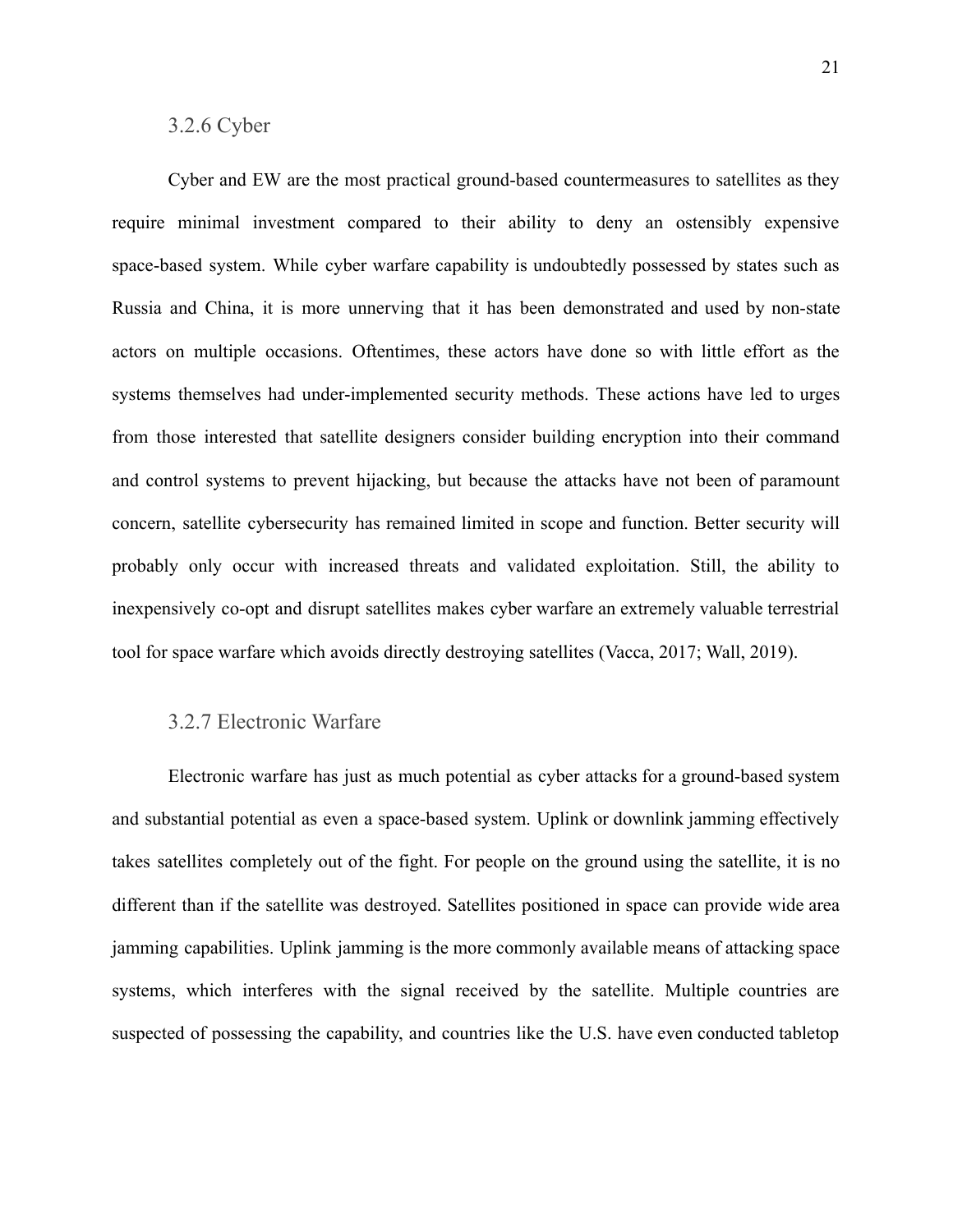exercises under the assumption of satellite jamming, in some minor effort to prepare for the event (Hitchens, 2008; CSIS, 2020).

Beyond basic jamming, it is possible to use a lower-power laser deployed on Earth or even in space to dazzle or blind a satellite's sensors non-destructively (CSIS, 2020). This is using the laser in more of an electronic warfare capacity as opposed to a directed energy weapon, which is more commonly implied as being destructive, but the line between the two is a bit blurry. The primary use of this ability would be to locally blind imaging satellites passing overhead of a battlespace, and with sufficiently focused and powerful beams, it may be possible to affect satellites in higher orbits. With the disruption being localized, it avoids permanently disabling satellites that may otherwise be critical for functions in other areas. This ability to cheaply negate satellites' advantage without the need to destroy the satellite itself makes EW, in addition to cyber, the preferred method of attacking space capabilities (Secure, 2016).

### <span id="page-23-0"></span>3.3 U.S. Interests and Proposals

#### <span id="page-23-1"></span>3.3.1 Resilience of Satellite Constellations

The U.S. relies on space assets for both its civilian's daily life and its military's daily operations, and their importance will only increase in future, with the USSF defining, "Like any source of national power, the United States must cultivate, develop, and protect these benefits in order to secure continued prosperity" (USSF 2020). This reliance creates a drive for the U.S. to protect them as well as incentive for them to be attacked by adversaries. The U.S. military's heavy use of satellites core to its net-centric warfare doctrine is what has driven China to develop, test, and deploy ASAT missiles and technology as one component of its access denial strategy intended to counter U.S. military presence in the Asia-Pacific area (Rose, 2008;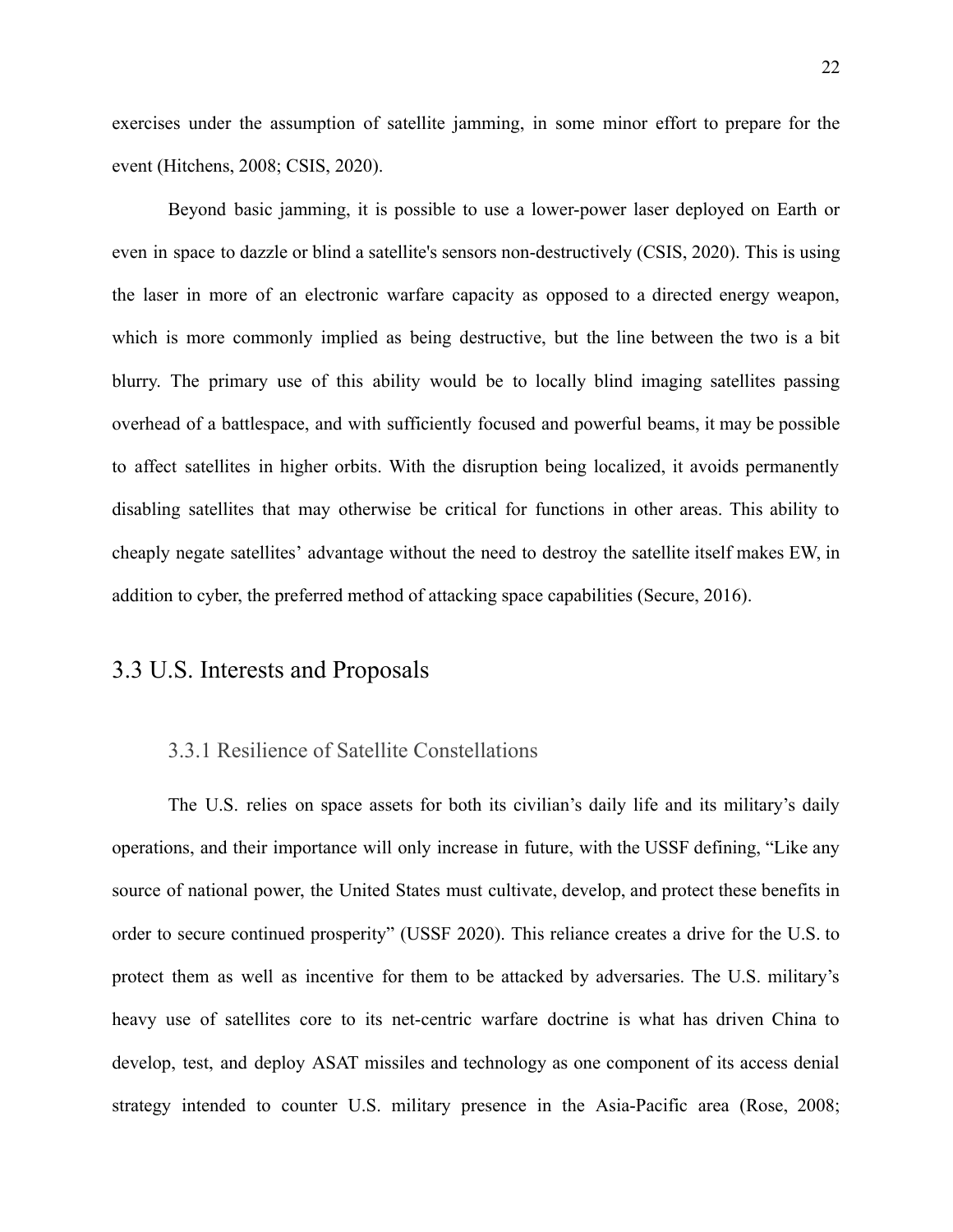Hitchens, 2008). In reality U.S. armed forces are not as critically dependent on satellites as is often said, and, therefore, they are not as vulnerable to disruption from ASAT attacks as is often assumed. It is not even clear whether many nations would find attacking U.S. military satellites operationally feasible and desirable even in a conflict (Sankaran, 2014). However, this perceived vulnerability has led to the U.S. pursuing technologies to counter ASAT operations. There are multiple methods of accomplishing this outside of the deployment of space weapons as defense systems, these methods involve increasing the capabilities of individual satellites, diversifying and deploying more satellites, and enhancing ground-based installations.

There are a few proposed measures for increasing the survivability of individual satellites, which sacrifice the normal minimalist design of satellites and will increase the size and weight of satellites (and thus their launch costs). An aspect is that satellites are currently blind in the environment in which they operate. They are designed under the assumption that they are operating in a void, on a defined path, with minimal chance of striking another satellite. While technically true, this ignores any unintentional or intentional collisions or strikes that might occur. There should be more systems, both terrestrial and satellite based, that enable detection and tracking of space objects which will both help to deter attacks and to identify sources of anomalies and malfunctions. When combined with improved avoidance systems to enhance the maneuverability of satellites, it is possible for satellites to take evasive maneuvers when coming under attack or under threat of collision. Anti-jamming and cyber security need to become a more important aspect of satellite design. A change in the current mindset is required to effectively understand protecting satellites: satellites and space capabilities should be understood as basically computers in space, with the assumption that they will have all the challenges the terrestrial computers would (Secure, 2016).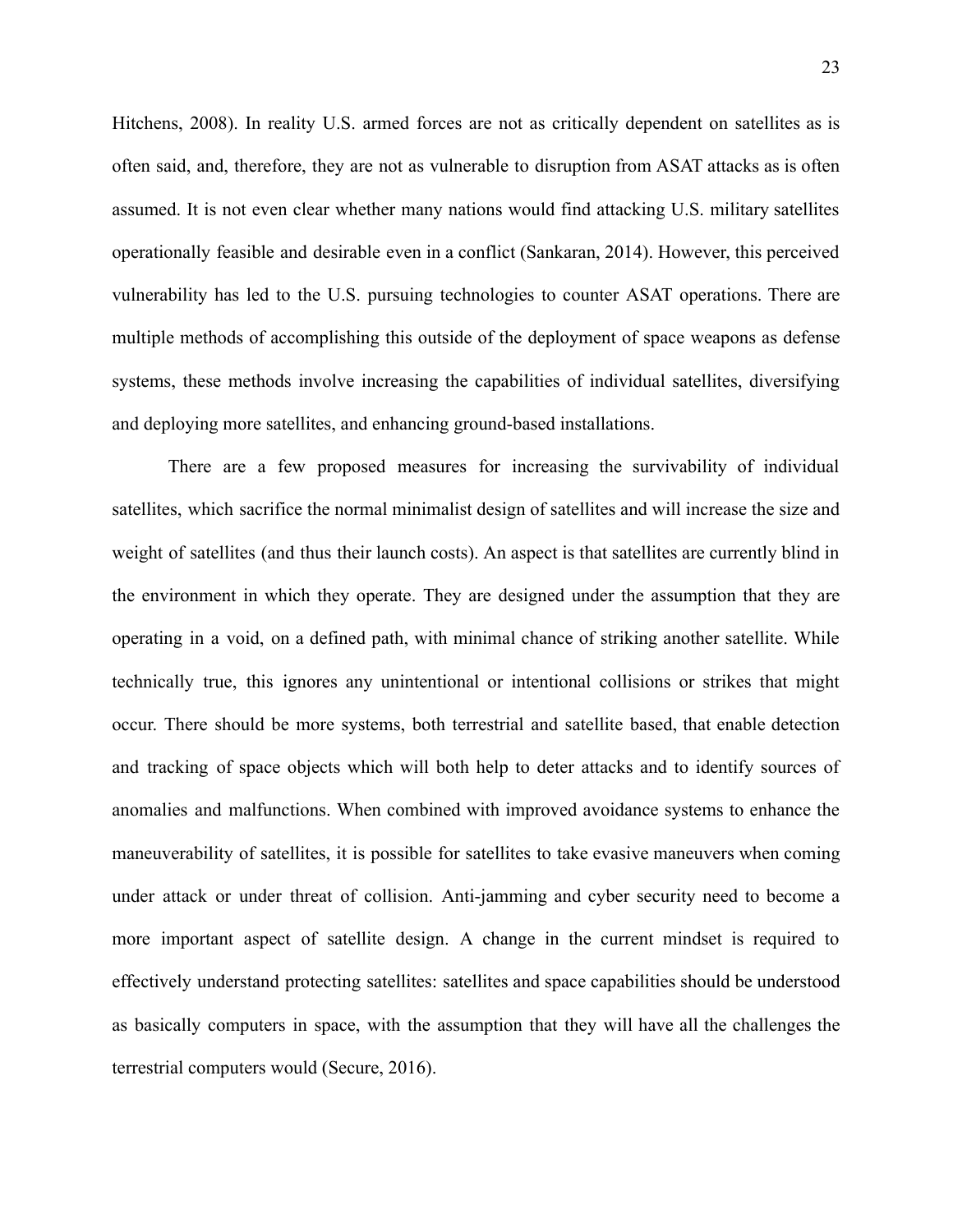Due to their size and expense, most satellites face the drawback of having zero redundancy (Rose, 2008). The development of microsatellites offers an alternative with the advantage of creating a network of lightweight, easily deployed satellites that share functions within the system, thus making them more resilient than a single satellite. This type of satellite constellation would work to replace some systems that currently rely on lower numbers of larger, more expensive satellites. This advantage is further compounded with the demonstrated capability to launch multiple satellites into orbit at once, which vastly reduces launch costs (Rose, 2008). Additionally, deployment of satellites spread out over multiple orbital heights creates further difficulty in successfully disrupting the whole array (CSIS, 2020).

The resilience of satellite arrays can be further enhanced by improving ground-based infrastructure, firstly by reducing how critical satellites are to operations. This can be accomplished by having redundant ground-based systems and plans put in place in case part of the satellite array goes down. This does not mean to obfuscate the advantages of satellites, but instead to just have existing, less-capable ground-based infrastructure in reserve in case the worst was to happen. The U.S. Strategic Command has made calls to prepare U.S. forces for disruptions or degradation of U.S. space capabilities (Sankaran, 2014). By reducing their criticality further, it enhances deterrence against ASAT operation by reducing the benefit an enemy would receive, thus reducing support to fund efforts to challenge the capabilities in the first place (Sankaran, 2014). Additionally, cultivation of the civilian space industry is necessary to continued and sustainable military and civilian use of space. The USSF has voiced its support for civilian industries stating, "Military space research, development, and materiel acquisition must be closely coordinated with civil, commercial, and national intelligence space programs" (USSF, 2020). Continued support of these programs with military funding will make spaceflight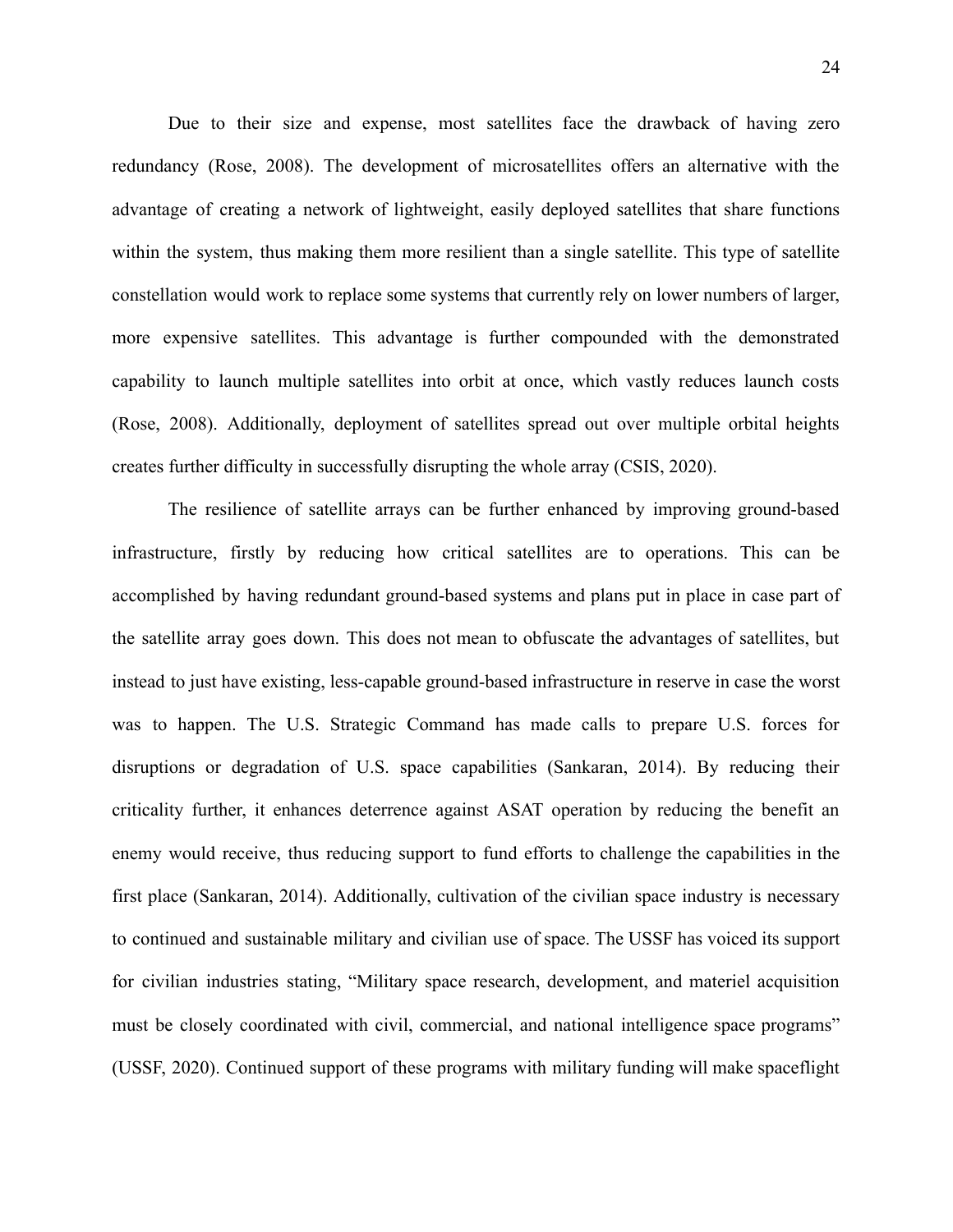cheaper for both the military and civilian sector and will further support for peaceful use of space while also preparing the military for conflict in space. This improved launch infrastructure and cheaper launch cost will make it easier to replace any losses suffered in the satellite array. Combining all of these methods would greatly enhance the resilience of U.S. satellite arrays.

#### <span id="page-26-0"></span>3.3.2 Free Use of Environments

One of the core tenets the U.S. supports is to have environments outside of direct control of any particular nation be free and useful to all. Even from a military perspective, it does not necessarily pay to completely dominate the domain as would normally be the case in the air or at sea. The current guiding documents of the USSF explicitly state (USSF 2020):

"Space supremacy is not always desirable, or attainable against a peer adversary, and should not be the unconditional goal of military spacepower. A rival may wish for their adversary to maintain some space capabilities to reduce the probability of a strategic miscalculation or larger escalation in the conflict and to allow certain elements of national infrastructure to continue without disruption, such as medical services and communication between friendly and adversary decision-makers to broker a de-escalation."

The U.S. has clearly understood the need to not achieve "space supremacy" as fully denying the environment to the opponent stating instead, "Ultimately, Space Security seeks to encourage partners, not compel an adversary" (USSF 2020), which is an idea probably known to other nations but has thus far not been clearly articulated. The U.S. has identified that building a partner's spacepower capacity provides non-violent opportunities for strategic effect by promoting U.S. interests through encouraging our partners to act in support of U.S. objectives (USSF, 2020). This mindset of bringing more people into a space to stabilize it contrasts with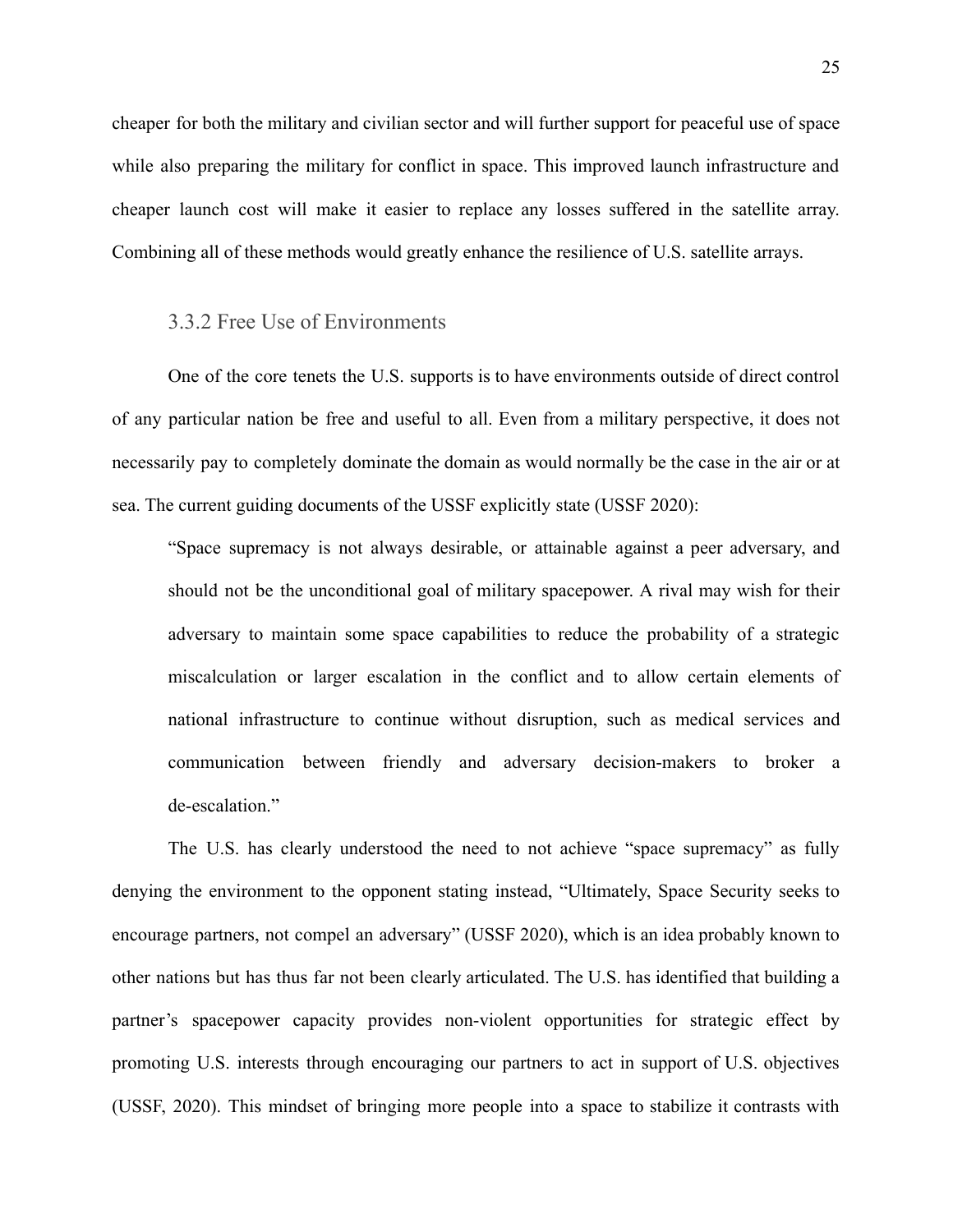most nuclear nonproliferation philosophy which seeks to keep as many actors out of the field as possible. With more actors participating in the field, it dissuades any actions that would compromise use of the space for all as it would anger any of the other participants. Additionally, investing in joint satellite operations with allies and partners is a good way to dissuade attacks against satellites for fear of also inciting multiple countries against the offending nation. The concept of encouraging and supporting other nation's exploration of space does not need to stop with just allies and partners; it can be further extended to expand the number of countries with access and interest in space and to even engage with adversaries and bring them into the global community instead of isolating them. As greater and greater utility is derived from access to space, this can provide the opportunity to create internationally run satellite arrays (Sankaran, 2014).

Beyond just engaging more nations in the use of space, or as a way to involve them in the use of space, Countries should push the development and deployment of space debris cleaning and mitigation methods. The European Space Agency (ESA) is already developing what will likely be the first space debris cleaning satellite; although, the craft is very rudimentary and only intended to retrieve one piece of large space debris before burning up in the atmosphere making it very inefficient (ESA, 2019). SpaceX has proposed using its starship reusable rocket to go around collecting space junk (Wall, 2020). In addition to the efforts to clean up space debris, steps need to be taken to mitigate debris created in normal spacefaring endeavors. There are widespread proposals for more efficient space operations that produce less space debris. The most complete of these is the SSC's Best Practices for Space Operations, which amounts to anti-littering guidelines and regulations depending on the orbit of the satellite (SSC, 2019; Wall, 2019). Additionally, deployment of robotic refueling can extend the life of systems and reduce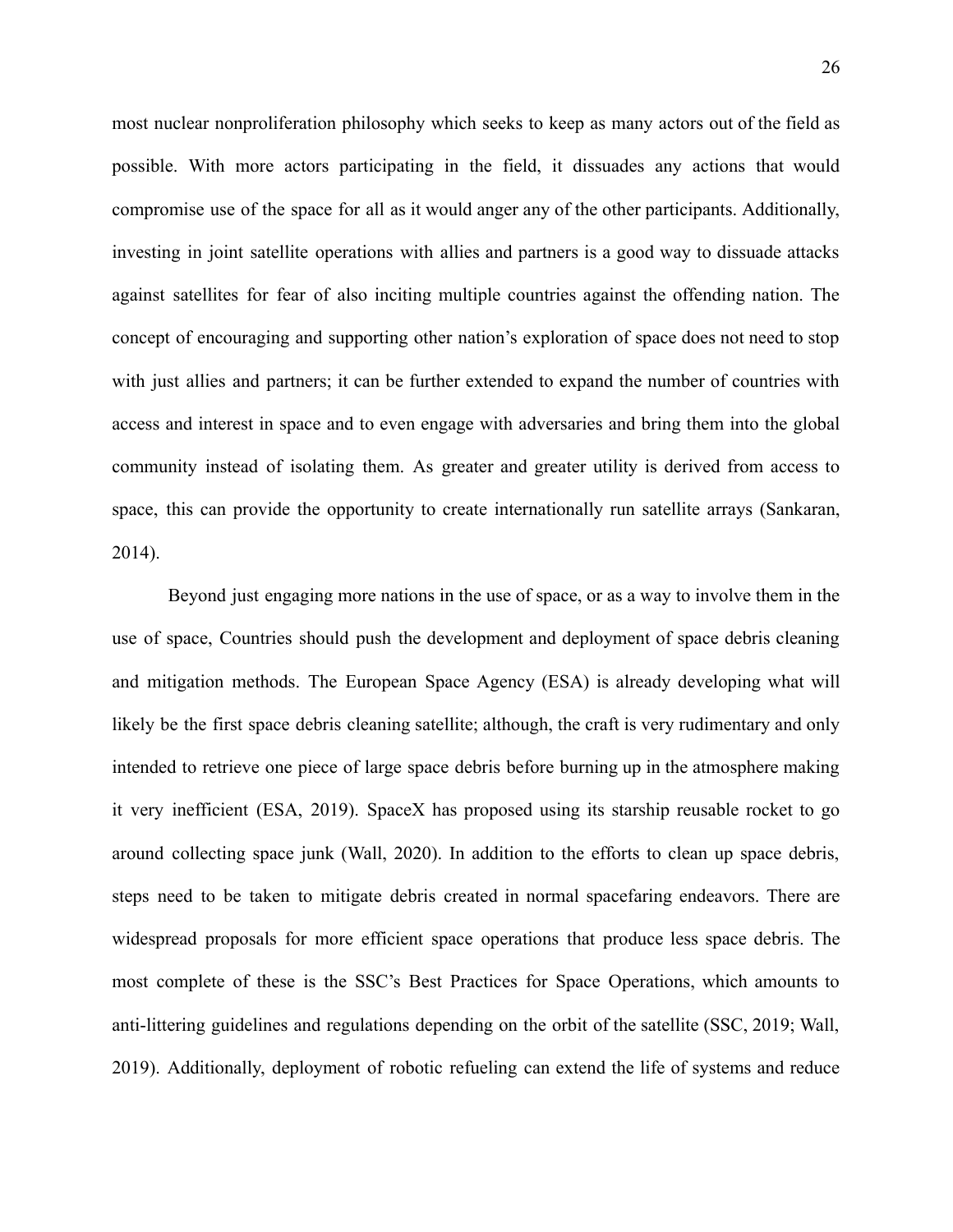the need to leave dead satellites in orbit. Whatever methods end up being used to clean up space debris, they will likely be quite expensive, but this cost can be shared among participating nations. Debris clean up could eventually be likened to mine clearing operations: expensive but doable, and a way to engage the international community.

As a final note, the U.S. military and the country it serves constantly desire freedom of action, that is to say, the freedom to act and respond to situations as needed. Currently the unknowns, the lack of deployed capabilities, and the vulnerability of assets in space paralyzes decision making. It is obvious that the U.S. wishes to continue utilizing and fighting for the right to utilize satellites in warfare. Jammers are already widely available and will likely be deployed in wartime against the US to counter its asymmetric advantage from space. To counter this, the US can fold suppression of adversary counterspace capabilities (SACC) into suppression of enemy air defense (SEAD) operations already being conducted by geolocating the source of the jamming and destroying, avoiding, and/or negating the device (Lincoln, 2015).

#### <span id="page-28-0"></span>3.3.3 Stability of the Liberal International Order

The UN and all facets of the liberal international order that the U.S. set up after WWII has been shown to be a stabilizing force in the world, which in turn benefits the U.S. directly. Therefore, the U.S. should seek to maintain that stability in every field including space. The U.S. wholeheartedly wants space to be used for peaceful purposes and fully intends to defend its ability to conduct activities in space (USSF, 2020; Carlson, 2000). Despite the U.S. assertion and belief that any action it takes is in an effort to keep the peace, it is hardly surprising that many nations do not view it as such given the power of the U.S. (Mineiro, 2008). The increase in spending on space technology is one of the reasons Russia characterizes the U.S. as the main aggressor in a space arms race (Rose, 2008). Mineiro notes that, "if the United States maintains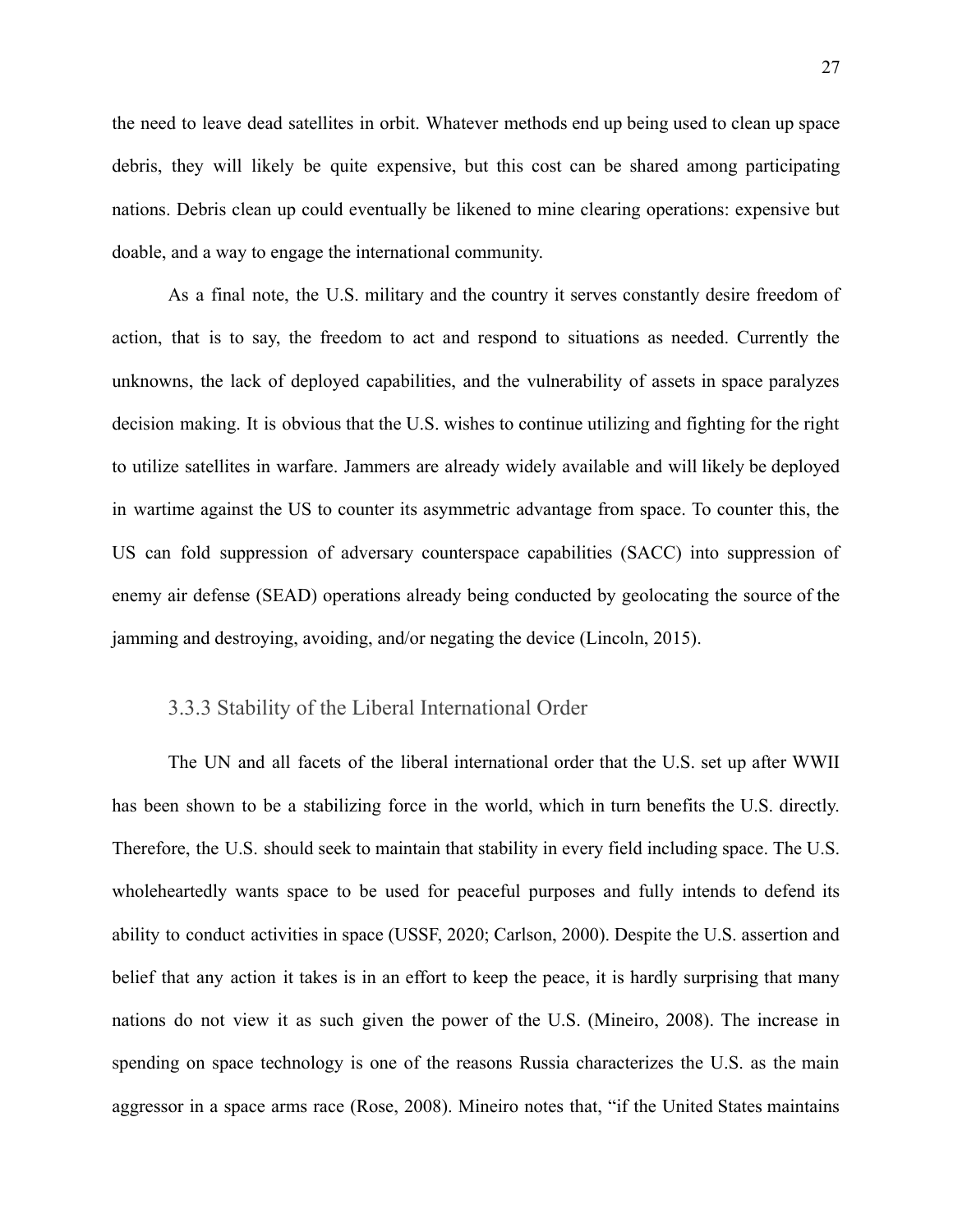the position that its actions in outer space, including any programs of weaponization, are purely for non-aggressive purposes, it may be to its advantage to provide a greater degree of transparency in its activities than is currently required under international law" (2008). Going beyond just its own transparency, it is probably best for the U.S. to push for transparency in what all nations are deploying while fostering greater cooperation and understanding. The current international legal and structural situation around space is sorely lacking as nations are afraid to move forward with treaties because there is not enough experience in space. The U.S. can be at the forefront by cooperating with allies, pushing for international organization monitoring space traffic, enforcing rules of engagement for space, and creating arms control treaties.

A jointly run space traffic control is not without controversy, but it is at least agreed that some level of oversight of all the satellites in space is needed. Setting up such a system would be intended to prevent any future collisions between satellites, especially as more and more satellites are being deployed to the same orbit. Furthermore, the U.S. and Russia already have launch warning systems. These could be expanded and other nations brought into the fold to monitor space launches. This reduces the chance that a nation could covertly launch a satellite into space and would increase transparency. The goal would be to have open reporting of satellite orbits as well as direct monitoring of those orbits. Besides the cost, the most ardent reason for objection would be that such systems could be used for targeting of a state's satellites. This is mostly unfounded as the tracking data does not have to be accurate enough nor directly available to states in a way that would allow them to piggy-back off of it for a strike. At most it allows the locating of satellites. The biggest real reason is that such a system would make it difficult to deploy unreported "secret" satellites (Mineiro, 2008).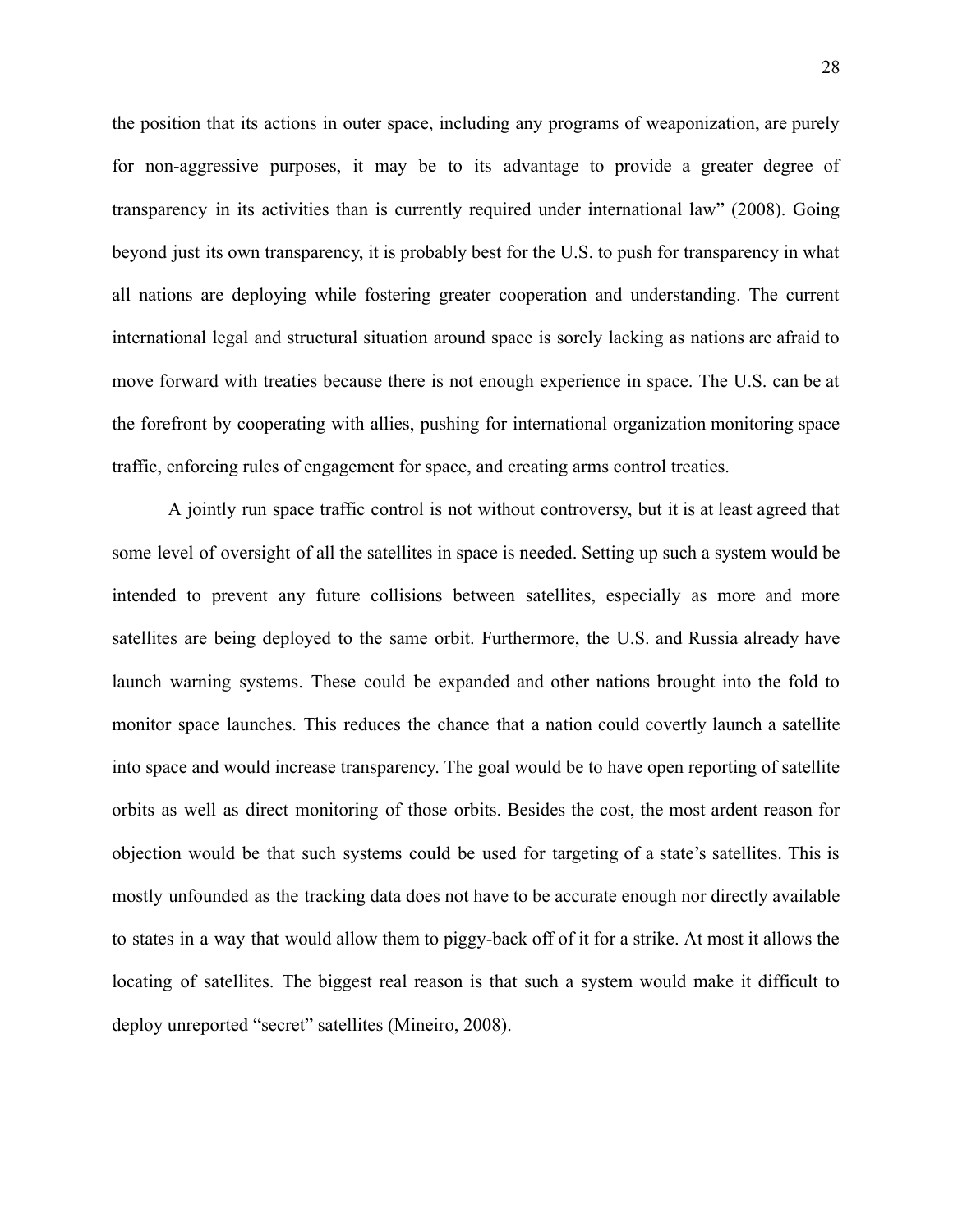Any coherent plan to deter ASAT attacks must also include negotiations and arms control agreements. One of the main benefits of an arms treaty isn't necessarily that it limits arms but instead that it provides transparency as to what a nation possesses and reduces their confidence in any capability they currently possess (Sankaran, 2014). The downside of an arms treaty is that it effectively acknowledges a state's right to possess any outlined weapons system, and this is probably unacceptable to those still hoping to prevent deployment of weapons to space.

A consensus on what are responsible and proportional military actions to take in space can reduce conflict and unproportional responses to conflict in space. A couple of manuals are in the works that hope to address the lack of rules of engagement in space, which emulate similar recognized and authoritative documents such as the San Remo Manual on International Law Applicable to Armed Conflict at Sea, the Harvard Manual on International Law Applicable to Air and Missile Warfare, and the Tallinn Manual on International Law Applicable to Cyber Warfare (MILAMOS, 2019; Woomera, 2020). Clarifying at what point an attack on a satellite becomes an armed attack and the proportional response to such attacks is pivotal in having proper conduction in space (Secure, 2016). As Sankaran notes, "the international community should be convinced of the justice to punish a space aggressor and to support the United States in its use of lethal force to do so. Engaging in discussions to establish ground rules during times of peace will help to provide such support." (2014)

## 4. Recommendation & Conclusion

<span id="page-30-0"></span>We should not focus on deterring weapons in space as that is a losing battle; instead, we should focus on making attacks on satellites eminently undesirable. Additionally, it is also not even remotely clear that restricting weapons is desirable. By confronting the actual deployment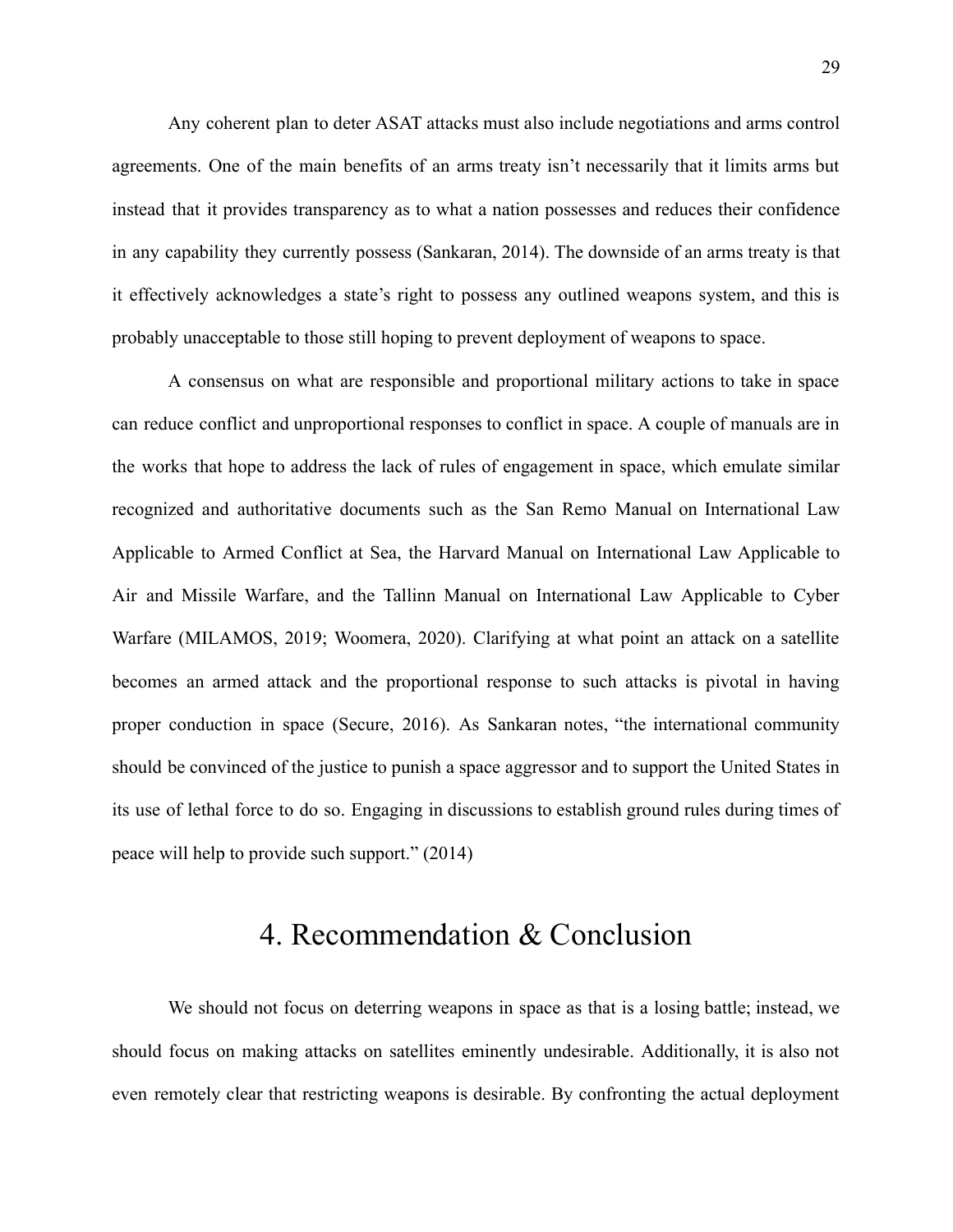of space weapons, steps can be taken to address a potential arms race that would bring states into direct competition which in turn would raise tensions and increase the chances of sparking a war.

While there are competent weapons systems and ways of attacking satellites that exist, the balance of attack versus defense is currently in favor of satellites, and it is unlikely any state could achieve complete dominance in space at the moment, and it is probably not the best course of action to pursue anyway. There are many options for addressing the issues of weapons in space, and fortunately many of them are independent of one another. This allows multiple options to be pursued at the same time. There are steps the U.S. itself can unilaterally take with one main option being to change how we design satellites and expect to maintain our satellite constellation in order to make it more resilient and sustainable. These measures are distinct due to being mostly internal, and they do not have large ramifications on relations with other nations or impact on international laws. The only barrier to implementing these is the will and financial cost invested in improving the nation's satellite architecture. Additionally, while more controversial, the pursuit of defensive weapon systems allows the development of technologies and capabilities that dissuade attacks from other nations on satellites. The systems' architecture is very similar to those for some space debris cleaning systems, and both can be developed simultaneously. However, for the moment, it is probably best to avoid deployment of offensive weapons in space with the extensive ramifications that currently come with them, and it would be worth remembering that any militarization of space will be emulated by other international space powers.

But the U.S. should not stop with measures taken by itself, and it should pursue cooperations with both allies and adversaries. The core of engaging with other nations is finding common ground, such as both sides wanting to allow their civil and scientific sectors to explore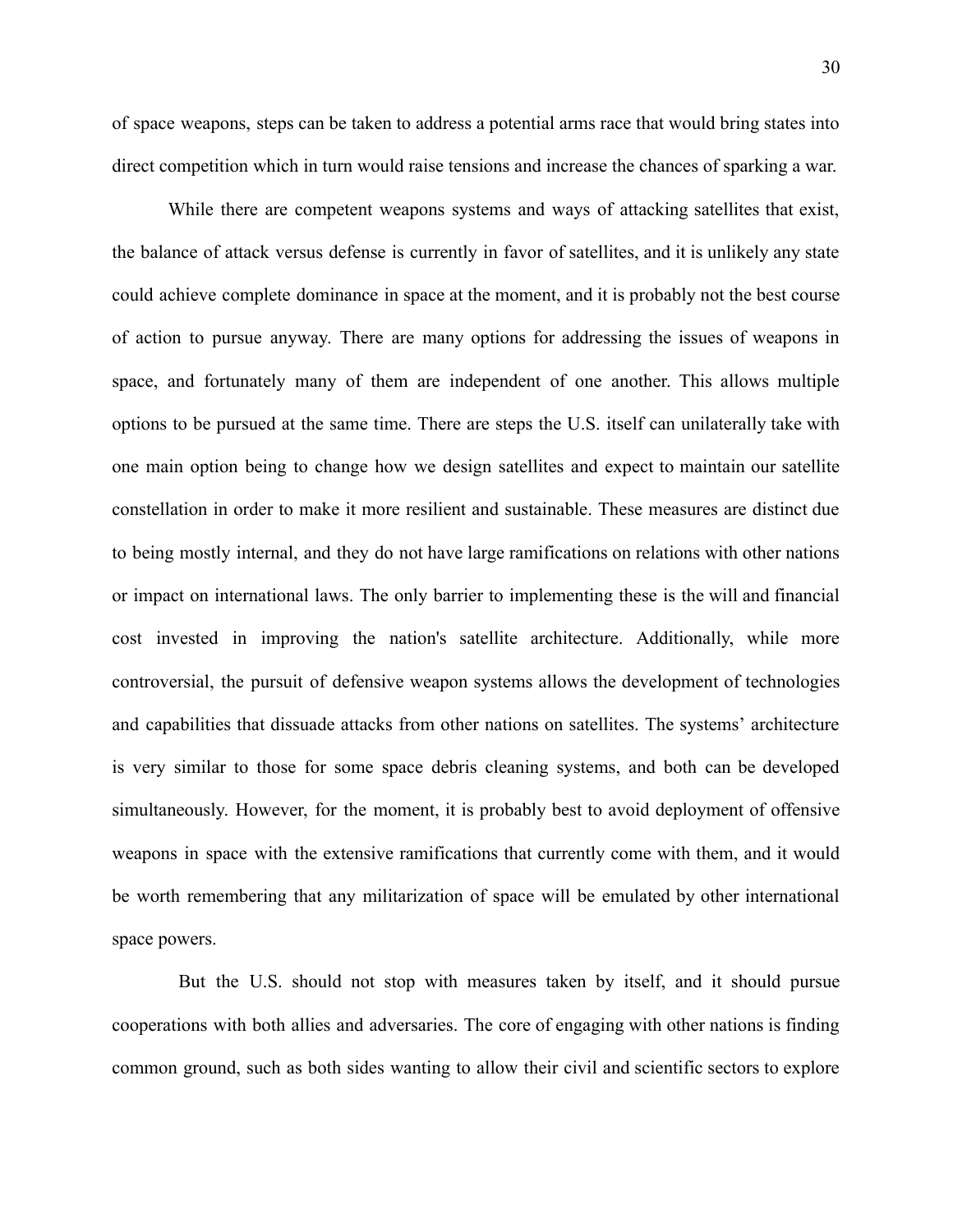and exploit space. This can be leveraged as a starting point for engaging with other countries in regards to space. Creating a less hostile space for countries to launch spacecraft will open the door for smaller nations to begin participating in space, and an international organization that regulates civilian and military spacecraft launches would foster more cooperation among participating nations. This could be further compounded with joint space debris cleanup. However, the primary concern with engaging with others in space is that there are no clearly defined rules on operating in space and the U.S. should push for them so that they reflect its own goals and desires. This can possibly be expanded upon in future with arms control measures when the opportunity presents itself, but it should not be forced and risk curtailing technological developments that would help our efforts in space.

Ultimately, ensuring a space environment that can be used by future generations to come is the primary goal. Improving satellites, setting up competent rules of engagement, cooperating with other nations, and avoiding provocative acts is the best way of accomplishing this goal.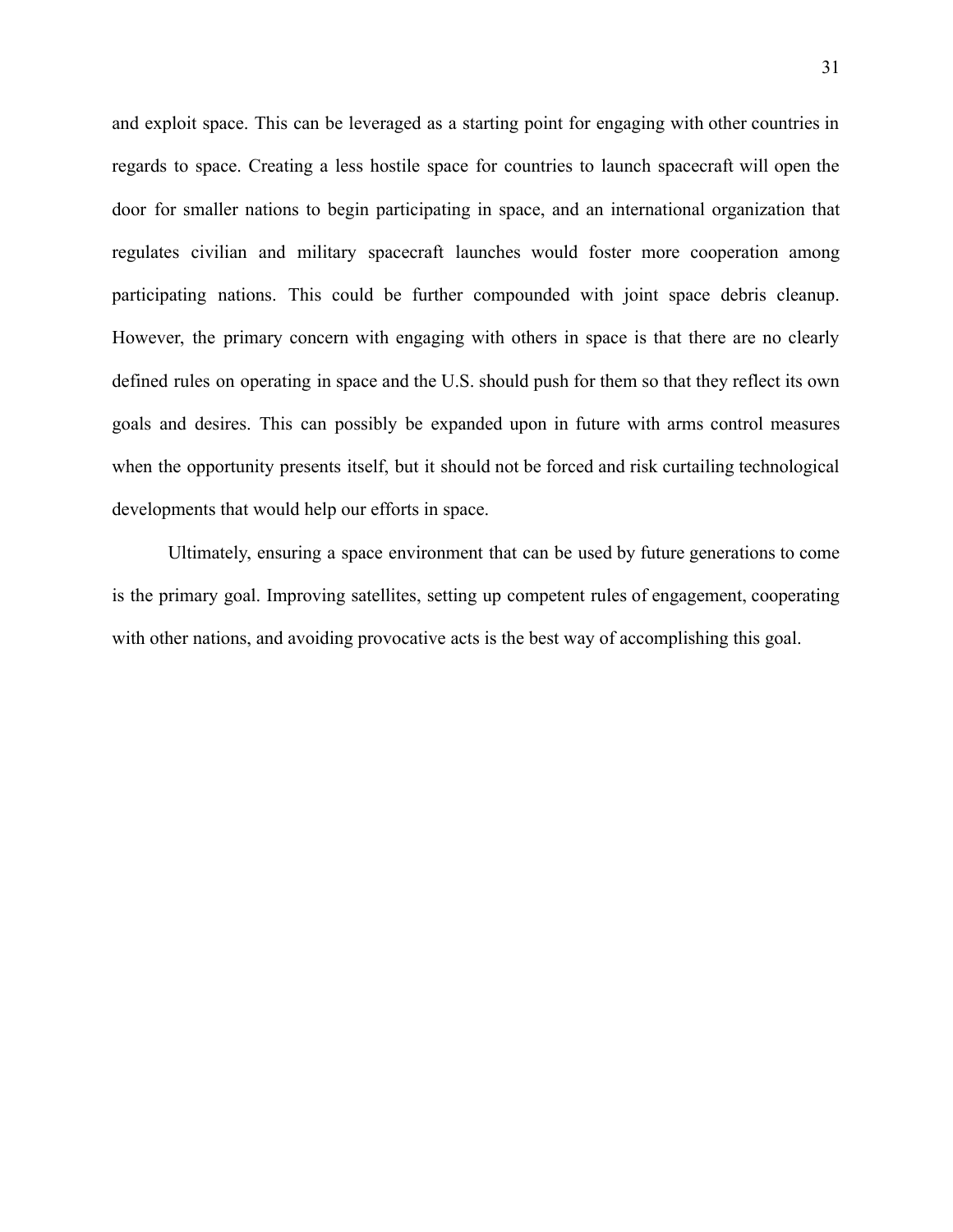### References

<span id="page-33-0"></span>Carlson, B. (2000). Protecting Global Utilities: Safeguarding the Next Millennium's Space-Based Public Services. Retrieved January 25, 2021, from https://www.semanticscholar.org/paper/Protecting-Global-Utilities%3A-Safeguarding-the -Next-Carlson/eb5f3b11793c940f7287e578cad31d078e68b838 Center for Strategic and International Studies. (2020, May). *International Perspectives on Space Weapons.* https://aerospace.csis.org/wp-content/uploads/2020/05/Harrison\_IntlPerspectivesSpaceW eapons-compressed.pdf DeFrieze, D. C. (2014, July 01). Defining and regulating the weaponization of space. Retrieved October 4, 2020, from https://ndupress.ndu.edu/Media/News/Article/577537/defining-and-regulating-the-weapo nization-of-space/ ESA commissions world's first space debris removal. (2019, December 9). Retrieved March 4, 2021, from https://www.esa.int/Safety\_Security/Clean\_Space/ESA\_commissions\_world\_s\_first\_spac e debris removal European External Action Service. (2014, March). *DRAFT International Code of Conduct for Outer Space Activities.* Retrieved March 10, 2021, from

https://eeas.europa.eu/archives/docs/non-proliferation-and-disarmament/pdf/space\_code\_ conduct draft vers 31-march-2014 en.pdf

Harper, J. (2019, April 22). SPECIAL REPORT: Pentagon Reexamining Space-Based Interceptors. Retrieved December 11, 2020, from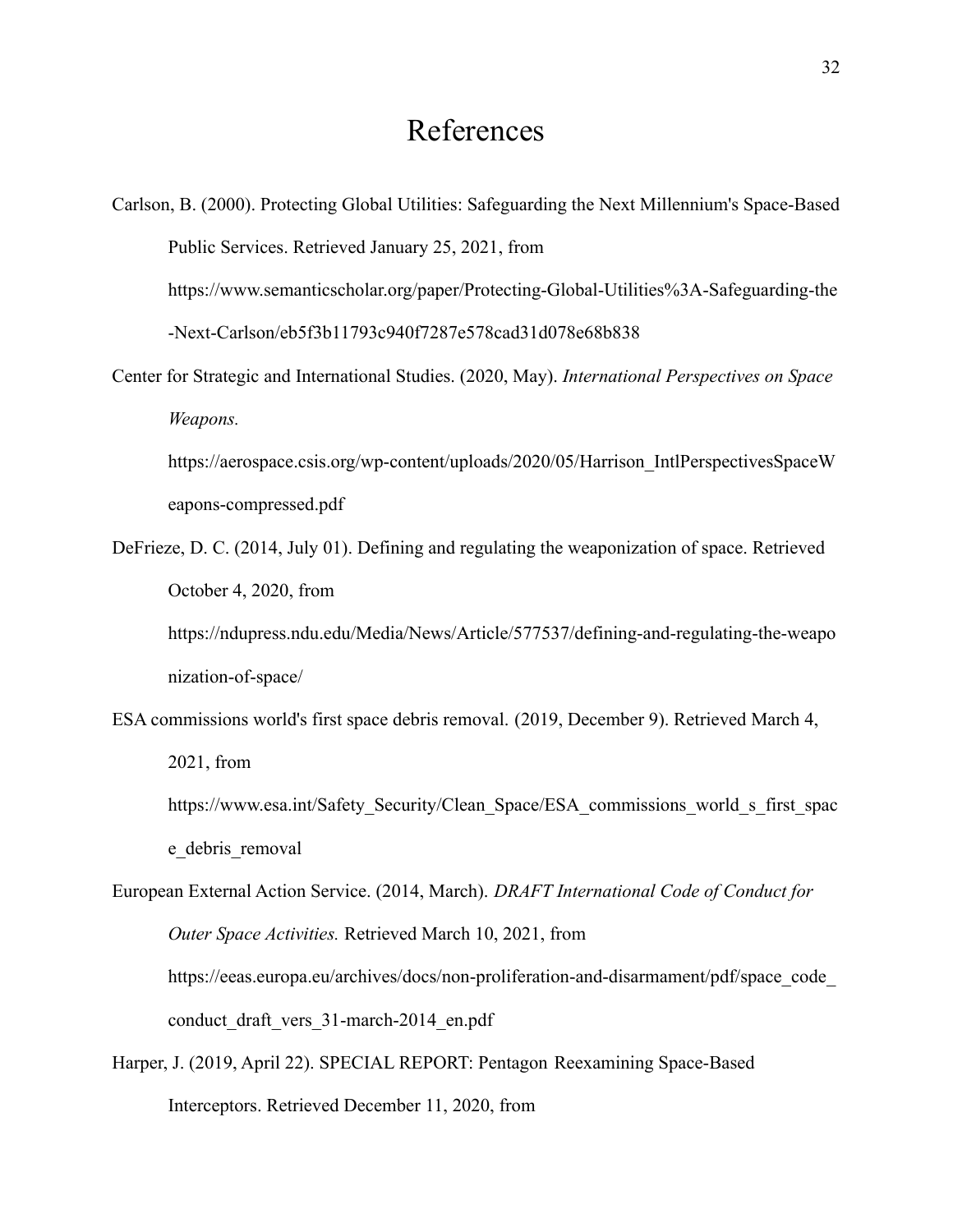https://www.nationaldefensemagazine.org/articles/2019/4/22/special-report-pentagon-ree xamining-space-based-interceptors

Harper, J. (2019, April 23). SPECIAL REPORT: The Legacy of the Strategic Defense Initiative. Retrieved December 11, 2020, from

https://www.nationaldefensemagazine.org/articles/2019/4/23/special-report-the-legacy-of -the-strategic-defense-initiative

- Harper, J. (2019, April 24). SPECIAL REPORT: Would Space-Based Interceptors Spark a New Arms Race? Retrieved December 11, 2020, from https://www.nationaldefensemagazine.org/articles/2019/4/24/special-report-would-spacebased-interceptors-spark-a-new-arms-race
- Harper, J. (2019, April 25). SPECIAL REPORT: The Pentagon Could Put Directed Energy Weapons in Space. Retrieved December 11, 2020, from https://www.nationaldefensemagazine.org/articles/2019/4/25/special-report-the-pentagoncould-put-directed-energy-weapons-in-space
- Hays, P. (2002). *Future Security in Space: Commercial, Military, and Arms Control Trade-Offs* (pp. 32-43, Rep.) (Moltz J., Ed.). James Martin Center for Nonproliferation Studies (CNS). Retrieved January 22, 2021, from http://www.jstor.org/stable/resrep09905.11
- Headquarters United States Space Force. (2020, June). *Space Capstone Publication, Spacepower.* https://www.spaceforce.mil/Portals/1/Space%20Capstone%20Publication\_10%20Aug%2 02020.pdf
- Hitchens, T., & amp; Chen, D. (2008). Forging a Sino-U.S. "grand Bargain" in space. *Space Policy*, 24(3), 128-131. doi:10.1016/j.spacepol.2008.06.008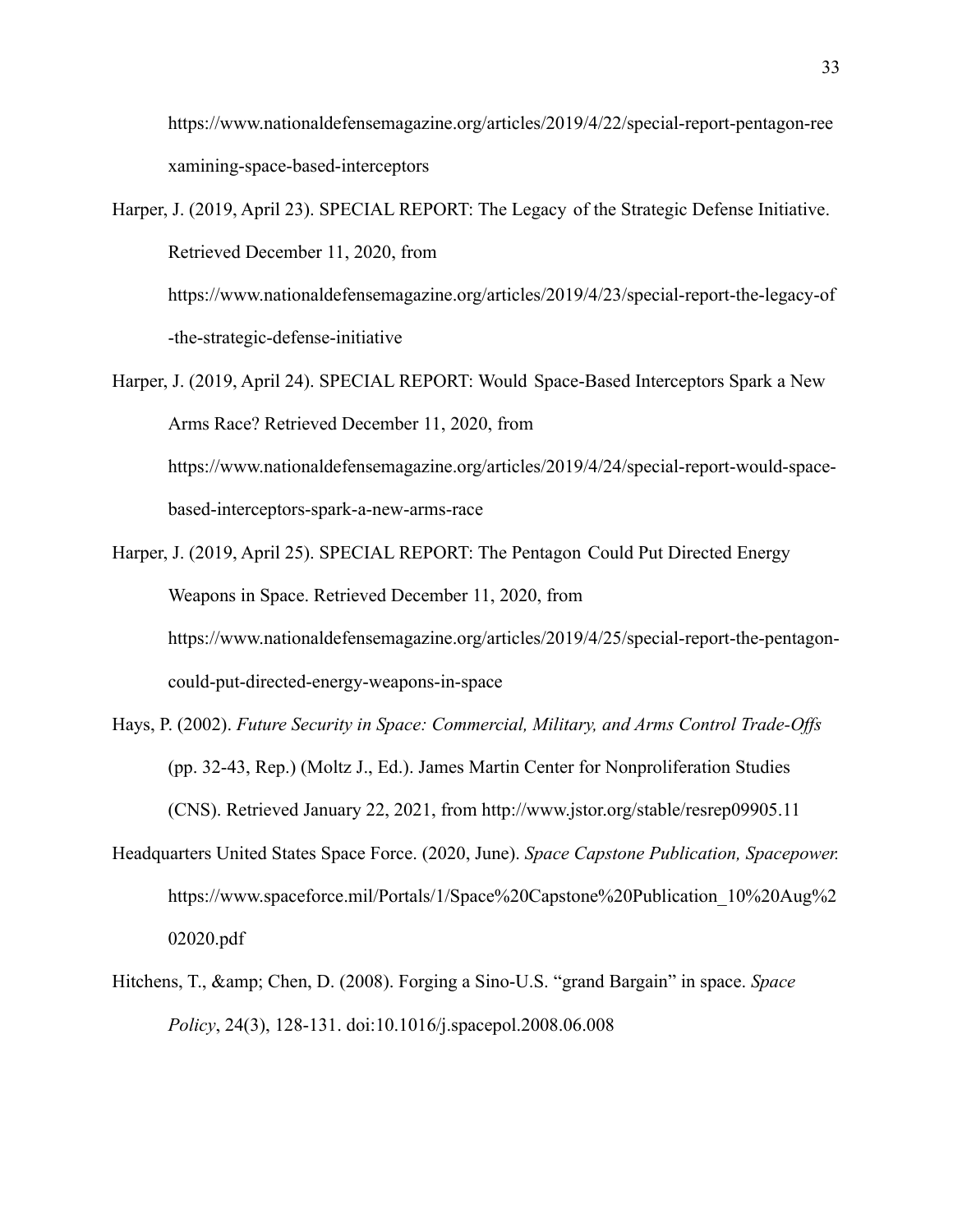Institute for Defense Analyses. (2020, March). *Measuring the Space Economy: Estimating the Value of Economic Activities in and for Space.*

https://www.ida.org/-/media/feature/publications/m/me/measuring-the-space-economy-es timating-the-value-of-economic-activities-in-and-for-space/d-10814.ashx

Lincoln Bonner, E. (2015). Defending Our Satellites: The Need for Electronic Warfare Education and Training. *Air & Space Power Journal*, 74–82. https://www.afspc.af.mil/Portals/3/documents/Schreiver%20Essay%202019/2015\_SEW-Bonner.pdf

- Manual on international law applicable to military uses of outer Space (MILAMOS). (2019, February 09). Retrieved March 4, 2021, from https://www.mcgill.ca/iasl/milamos
- Mineiro, M C. (2008). The United States and the Legality of Outer Space Weaponization: A Proposal for Greater Transparency and a Dispute Resolution Mechanism, 33 Annals Air & Space L. 441. Retrieved February 9, 2021, from

https://www.law.upenn.edu/live/files/7847-mineirouslgltymcgillpdf

Ministry of Foreign Affairs of the People's Republic of China (2014, June 16). *Treaty on the Prevention of the Placement of Weapons in Outer Space, the Threat or Use of Force against Outer Space Objects(Draft).* Retrieved March 10, 2021, from https://www.fmprc.gov.cn/mfa\_eng/wjb\_663304/zzjg\_663340/jks\_665232/kjfywj\_66525 2/t1165762.shtml

Mosteshar, S. (2019, May 23). Space Law and Weapons in Space. *Oxford Research Encyclopedia of Planetary Science.* Retrieved February 9, 2021, from https://oxfordre.com/planetaryscience/view/10.1093/acrefore/9780190647926.001.0001/a crefore-9780190647926-e-74.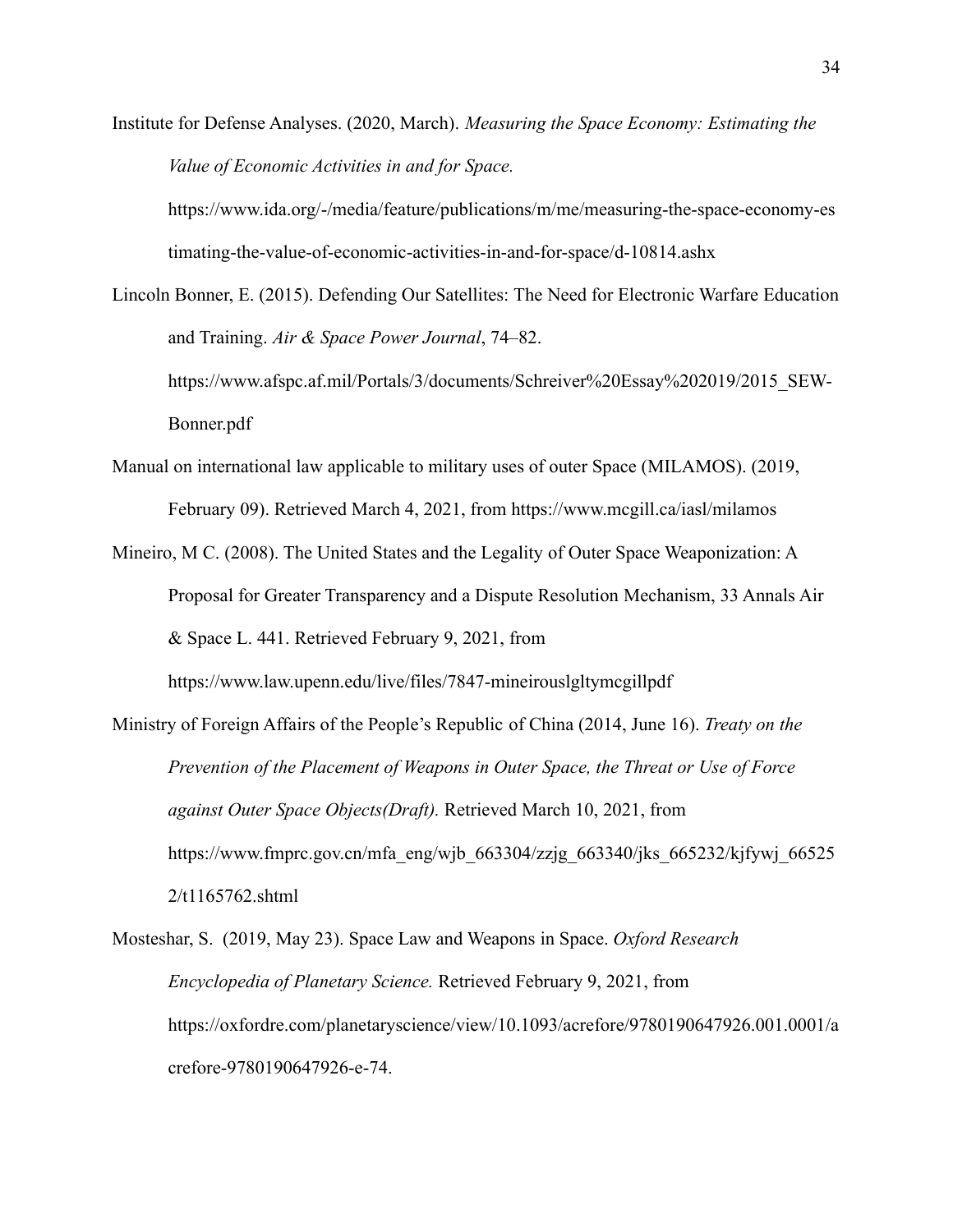- O'Neill, M. (2020, December 29). Spacecraft Movement Control Specialist Suggests How to Clean Up Space Debris. Retrieved March 5, 2021, from https://scitechdaily.com/spacecraft-movement-control-specialist-suggests-how-to-clean-u p-space-debris/
- Rose, L. (2008, October 17). Review and Assessment of Select U.S. Space Security Technology Proposals. Retrieved October 4, 2020, from https://www.sciencedirect.com/science/article/abs/pii/S0265964608000672
- Sankaran, J. (2014). Limits of the Chinese Antisatellite Threat to the United States. *Strategic Studies Quarterly, 8*(4), 19-46. Retrieved February 2, 2021, from http://www.jstor.org/stable/26270815
- Space Safety Coalition. (2019, September). *Best Practices for the Sustainability of Space Operations.*

https://spacesafety.org/wp-content/uploads/2019/10/Endorsement-of-Best-Practices-for-S ustainability\_v25.pdf

- Secure World Foundation. (2016, October). Electronic Warfare and Satellites Challenges in Assuring Space Capabilities [Slides]. Secure World Foundation. https://swfound.org/media/205651/bw ew satellitesatellites-gcc oct2016.pdf
- Summary. (2012). In *Making sense of ballistic missile defense: An assessment of concepts and systems for U.S. boost-phase missile defense in comparison to other alternatives* (pp. 1-18). Washington, D.C.: National Academies Press.
- Woomera Manual: University of Adelaide. (2020, May 29). Retrieved March 4, 2021, from https://law.adelaide.edu.au/woomera/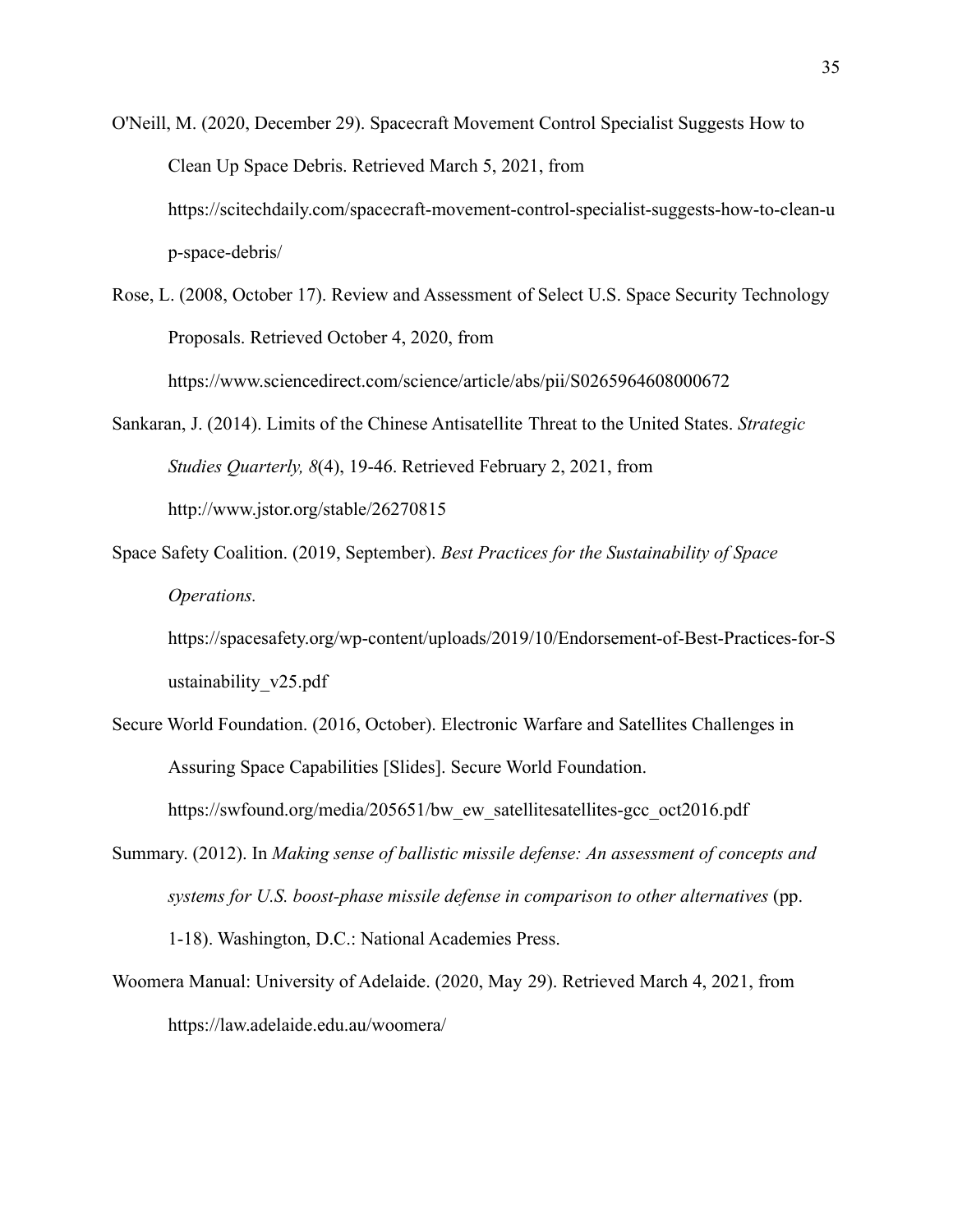Tucker, P. (2019, March 17). Pentagon wants to test a space-based weapon in 2023. Retrieved December 14, 2020, from https://www.defenseone.com/technology/2019/03/pentagon-wants-test-space-based-weap on-2023/155581/

- United States., Department of Defense., Office of the Secretary of Defense. (2008). *Military power of the People's Republic of China 2008: A report to Congress pursuant to the National Defense Authorization Act, fiscal year 2000.* Washington, D.C.: Dept. of Defense.
- Vacca, J. R. (2017). Chapter 89 Satellite Cyber Attack Search and Destroy. In *Computer and information security handbook* (3rd ed., pp. 1173-1181). Cambridge, MA: Morgan Kaufmann , an imprint of Elsevier.
- Wall, M. (2020, November 02). SpaceX's starship may help clean up space junk. Retrieved March 4, 2021, from https://www.space.com/spacex-starship-space-junk-cleanup

Wall, M. (2019, October 15). Space junk menace: New guidelines urged to help fight orbital debris threat. Retrieved March 4, 2021, from https://www.space.com/space-junk-threat-satellites-guidelines-reduce-orbital-debris.html

Weisgerber, M., Tucker, P. (2020, July 28). 2020 budget Request Reveals slow shift toward great power war. Retrieved December 14, 2020, from https://www.defenseone.com/policy/2019/03/trumps-defense-request-shows-slow-shift-to ward-great-power-war/155491/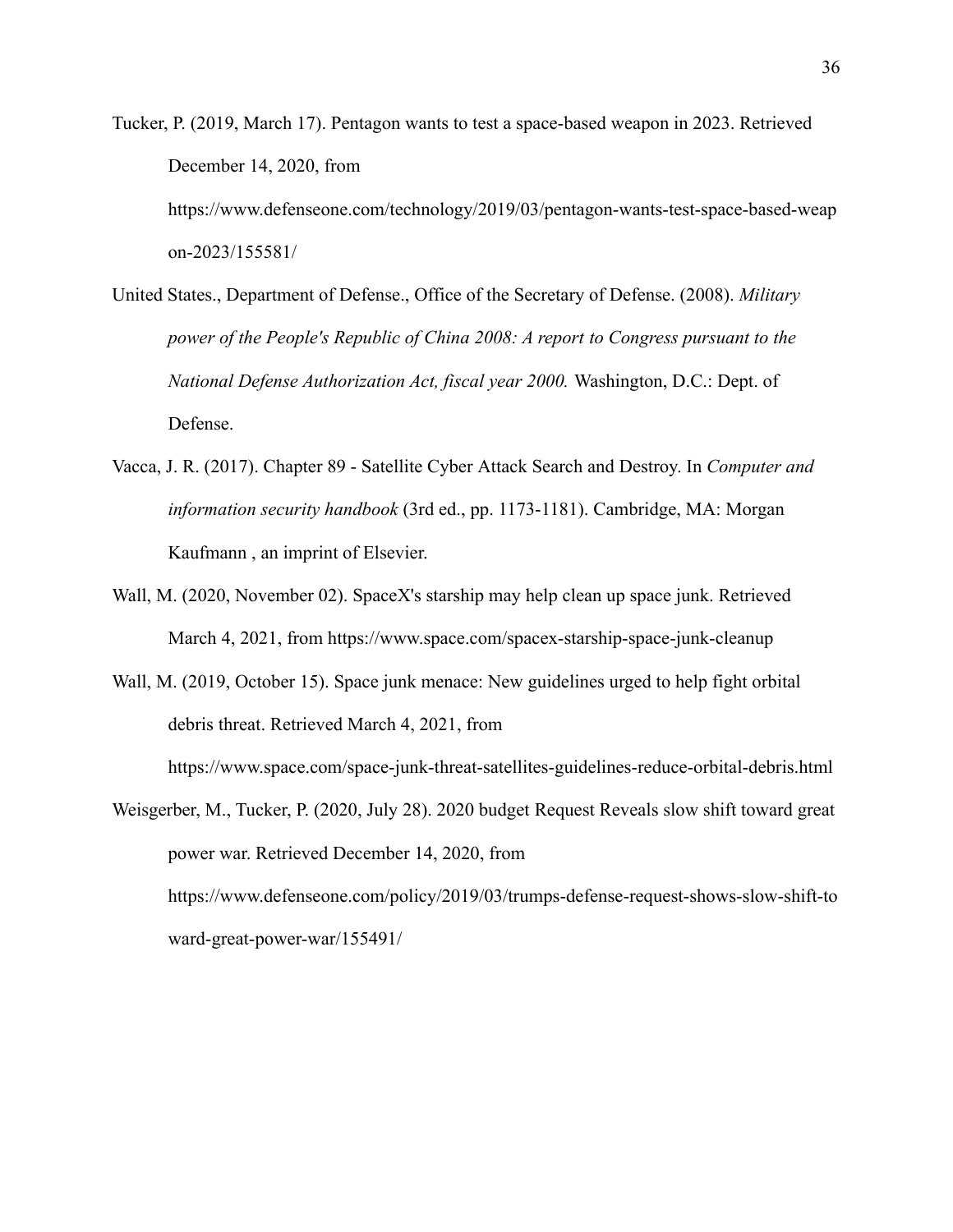# Appendix

## <span id="page-38-1"></span><span id="page-38-0"></span>U.S. Space Operations SWOT Analysis

## <span id="page-38-2"></span>SWOT Stage 1

| <b>Strengths</b>                                                                                                                                                | <b>Weaknesses</b>                                                                                                      |
|-----------------------------------------------------------------------------------------------------------------------------------------------------------------|------------------------------------------------------------------------------------------------------------------------|
| Strong space industry<br>Military<br>Allies/Relations<br>International norms                                                                                    | • Large dependence on space<br>Large number of satellites<br>Launch Cost<br>$\bullet$<br>• Vulnerability of satellites |
| <b>Opportunities</b>                                                                                                                                            | <b>Threats</b>                                                                                                         |
| Undecided norms and regulations<br>$\bullet$<br>surrounding space<br>Space debris cleanup system<br>Space-based missile defense system<br>Orbital strike system | Destruction of U.S. satellites<br>Disruption of U.S. satellites<br>Creation of space debris<br>Space arms race         |

## <span id="page-38-3"></span>SWOT Stage 2

| <b>Use Strengths</b>                                                                                                                                                                       | <b>Improve Weaknesses</b>                                                                                                                                                                                                                                                                                                                                                                                 |
|--------------------------------------------------------------------------------------------------------------------------------------------------------------------------------------------|-----------------------------------------------------------------------------------------------------------------------------------------------------------------------------------------------------------------------------------------------------------------------------------------------------------------------------------------------------------------------------------------------------------|
| Open up space industry to be used by<br>other countries<br>Exploit military cooperations in space<br>Support allied and peaceful uses of<br>space<br>Expand international norms into space | Create redundant terrestrial systems<br>Share satellite constellation with allies<br>Advance launch technology<br>Improve basic satellite design and<br>requirements                                                                                                                                                                                                                                      |
| <b>Exploit Opportunities</b>                                                                                                                                                               | <b>Mitigate Threats</b>                                                                                                                                                                                                                                                                                                                                                                                   |
| Lead building of new relationships<br>Lead creation of new international<br>space related treaties and norms<br>Develop key technologies                                                   | Create a resilient satellite constellation<br>Increase local sensing and movement<br>$\bullet$<br>capabilities for satellites<br>Develop technologies and institutions<br>$\bullet$<br>to clean up and manage space debris<br>Develop technologies that do not<br>$\bullet$<br>create a threatening technological gap<br>Employ electronic warfare<br>countermeasures<br>Increase satellite cybersecurity |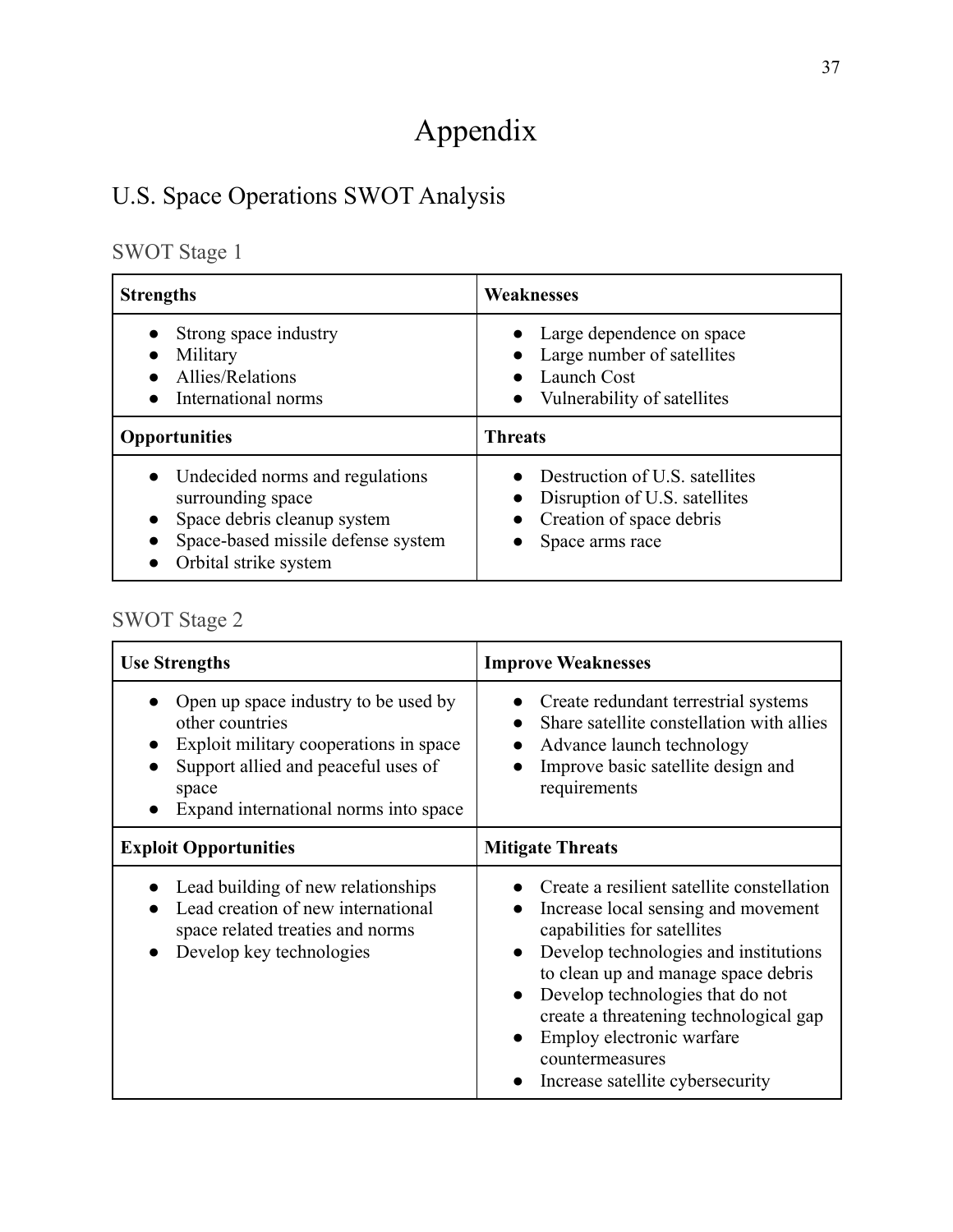## <span id="page-39-0"></span>Options SWOT Analysis

### <span id="page-39-1"></span>Increase satellite resilience

| <b>Strengths</b>                                                                                                                                                                                                               | <b>Weaknesses</b>                                                                                                                                                                            |
|--------------------------------------------------------------------------------------------------------------------------------------------------------------------------------------------------------------------------------|----------------------------------------------------------------------------------------------------------------------------------------------------------------------------------------------|
| Decreases chance of a military<br>wanting to target U.S. satellites<br>Reduces individual launch costs<br>Serial production reduces satellite<br>$\bullet$<br>costs<br>Spreads knowledge and involvement<br>in space endeavors | • Increases total cost of operating the<br>U.S. satellite constellation<br>Additional features add to satellite<br>costs<br>• Could be off putting as a military build<br>up                 |
| <b>Opportunities</b>                                                                                                                                                                                                           | <b>Threats</b>                                                                                                                                                                               |
| Can be used to invest in private space<br>industry<br>Can partner with allied nations                                                                                                                                          | Chance of sparking increased<br>$\bullet$<br>investment of other nations in their<br>satellite constellations<br>• Increased satellite density increases<br>chances of creating space debris |

## <span id="page-39-2"></span>Field laser point defense systems

| <b>Strengths</b>                                                                                                                                                           | <b>Weaknesses</b>                                                                                                                        |
|----------------------------------------------------------------------------------------------------------------------------------------------------------------------------|------------------------------------------------------------------------------------------------------------------------------------------|
| Increases survivability of satellites<br>Decreases desire to strike satellites                                                                                             | • Requires additional systems on<br>already existing satellites, or new<br>satellites with lasers mounted<br>Increases cost<br>$\bullet$ |
| <b>Opportunities</b>                                                                                                                                                       | <b>Threats</b>                                                                                                                           |
| Gain experience with operating laser<br>systems in space<br>Share technology with some space<br>debris cleaning systems<br>Can be developed into space-to-space<br>weapons | Potentially sparks an arms race<br>Can be perceived as threatening                                                                       |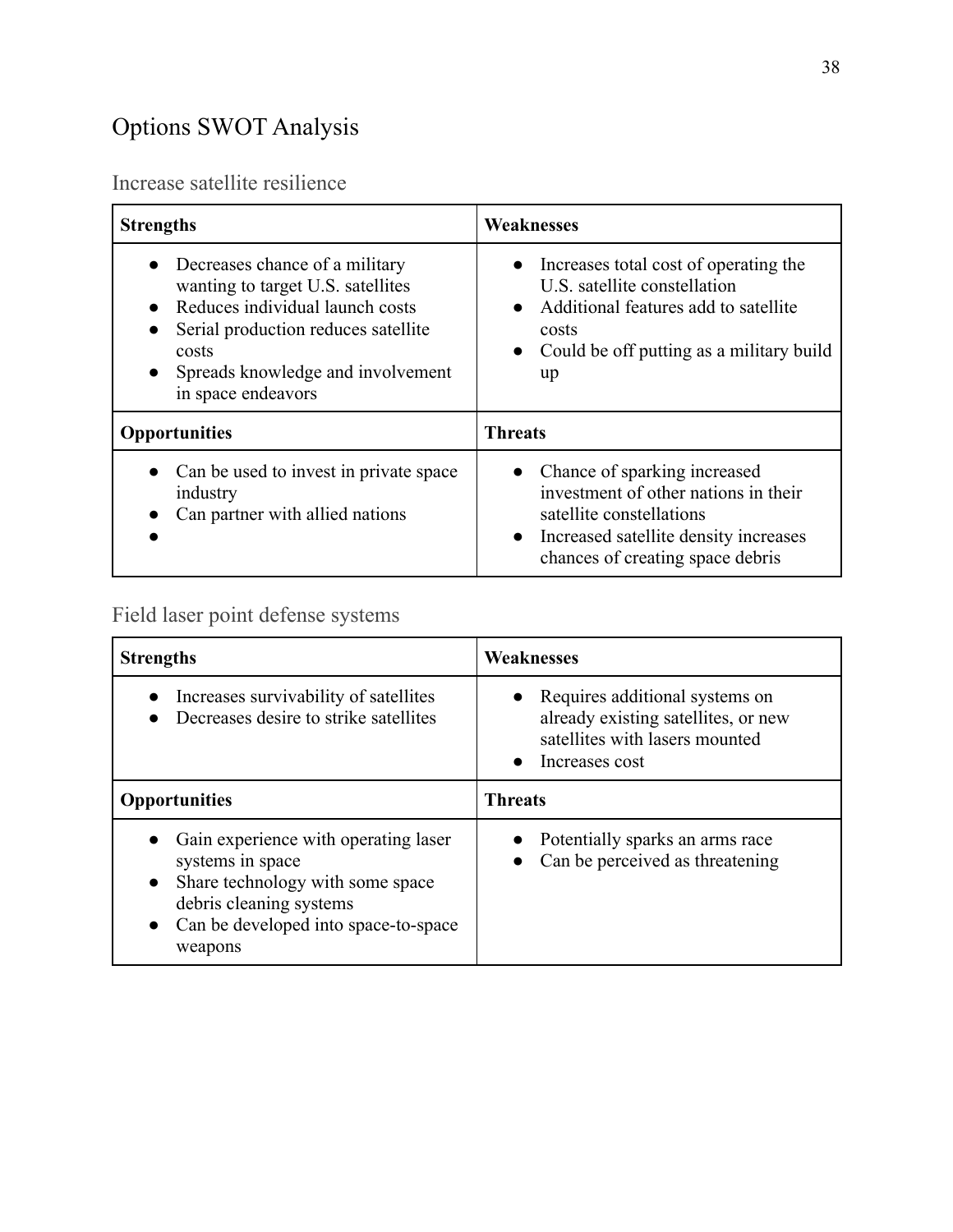Field conventional orbital strike systems

| <b>Strengths</b>                                                    | <b>Weaknesses</b>                                                                                                            |
|---------------------------------------------------------------------|------------------------------------------------------------------------------------------------------------------------------|
| Strong military advantage<br>Persistent precision threat<br>$\circ$ | • Requires additional satellites<br>Expensive to operate<br>• Limited terminal effect                                        |
| <b>Opportunities</b>                                                | <b>Threats</b>                                                                                                               |
| Can lead to pushes for arms control<br>talks                        | • Very destabilizing<br>• Probably sparks an arms race<br>Increases chance of ASAT due to<br>$\bullet$<br>threatening target |

### <span id="page-40-0"></span>Develop space debris cleaning systems

| <b>Strengths</b>                                                                                               | <b>Weaknesses</b>                                                                               |
|----------------------------------------------------------------------------------------------------------------|-------------------------------------------------------------------------------------------------|
| Enables more freedom to act in space<br>Supports global use of space<br>Costs can be shared with other nations | Minimal initial returns<br>Long term support required                                           |
| <b>Opportunities</b>                                                                                           | <b>Threats</b>                                                                                  |
| Gather international support<br>Avenue to experiment with space<br>weapons                                     | Could be challenged by space weapon<br>limitation treaties<br>Could be construed as threatening |

### <span id="page-40-1"></span>Create international space organizations

| <b>Strengths</b>                       | <b>Weaknesses</b>                                 |
|----------------------------------------|---------------------------------------------------|
| Engages all countries participating in | $\bullet$ Potentially constrains actions the U.S. |
| space                                  | can take                                          |
| Eases tensions created in space        | • Limits deployment of "secret"                   |
| Reduce risk of accidental collisions   | satellites                                        |
| <b>Opportunities</b>                   | Threats                                           |
| Good starting place for building norms | Transparency can leave space assets               |
| Can start small and be built up over   | $\bullet$                                         |
| time                                   | open to easier targeting                          |